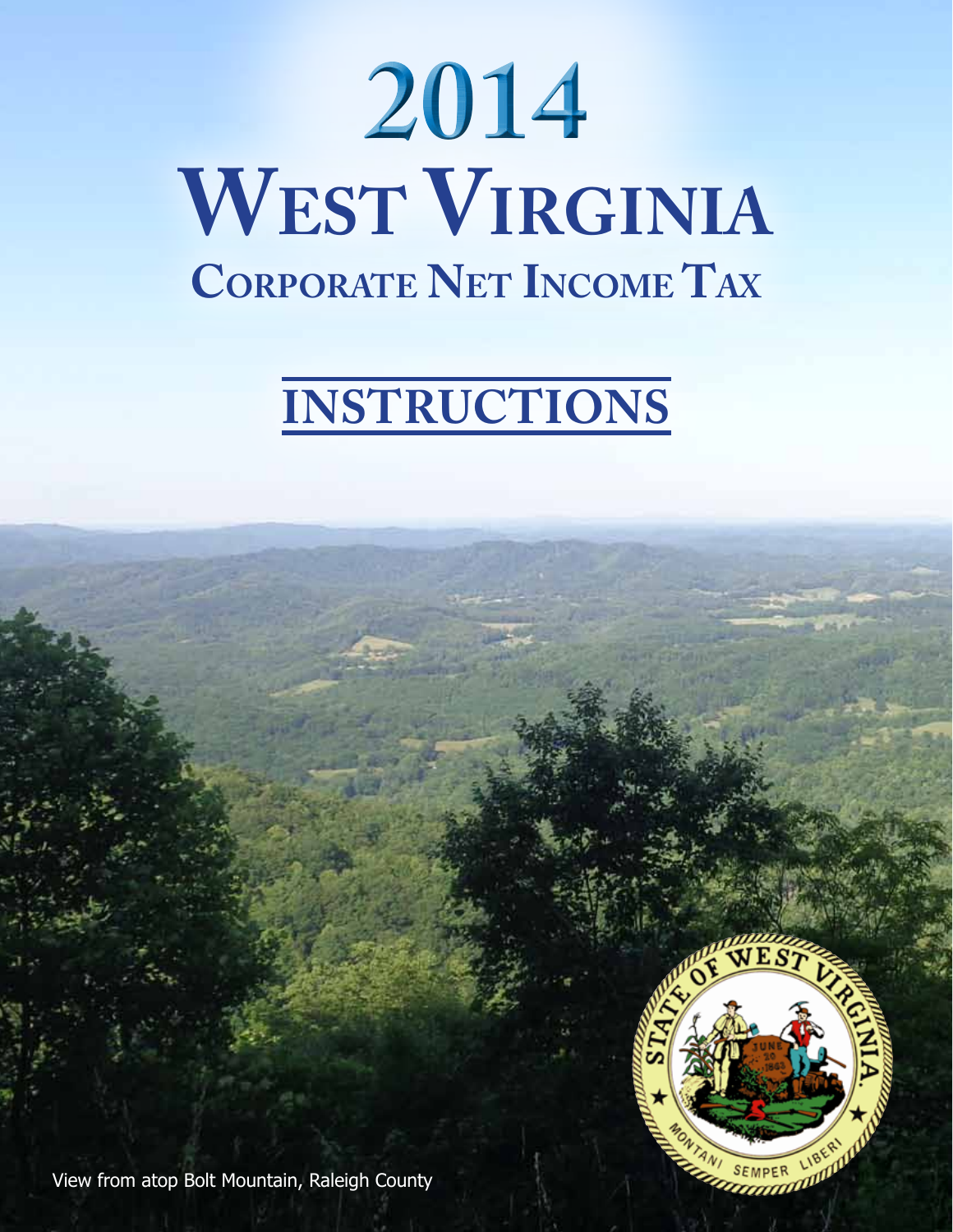# **New for 2014**

#### **Tax Rates**

- 1. For tax years beginning on or after January 1, 2014, the Business Franchise Tax rate is the greater of \$50 or 0.10%. The Business Franchise Tax will phase-down to 0.00% for taxable years beginning on or after January 1, 2015 (§11-23-6).
- 2. For tax years beginning on or after January 1, 2014, the Corporation Net Income Tax rate is 6.5%. (§11-24-4).

#### **Returned Payment Charge**

The Tax Department will recover a \$15.00 fee associated with any returned bank transactions. These bank transactions include but are not limited to the following:

- • Checks returned for insufficient funds
- Direct Debit (payment) transactions returned for insufficient funds,
- Stopped payments
- Bank refusal to authorize payment for any reason.
- Direct Deposit of refunds to closed accounts
- Direct Deposit of refunds to accounts containing inaccurate or illegible account information

#### **The fee charged for returned or rejected payments will be to recover only the amount charged to the State Tax Department by the financial institutions.**

**Important:** There are steps that can be taken to minimize the likelihood of a rejected financial transaction occurring:

- Be sure that you are using the most current bank routing and account information
- If you have your tax return professionally prepared, the financial information used from a prior year return often pre-populates the current return as a step saver. It is important that you verify this information with your tax preparer by reviewing the bank routing and account information from a current check. This will ensure the information is accurate and current in the event that a bank account previously used was closed or changed either by you or the financial institution.
- If you prepare your tax return at home using tax preparation software, the financial information used from a prior year return often pre-populates the current return as a step saver. It is important that you verify this information by reviewing the bank routing and account information from a current check. This will ensure the information is accurate and current in the event that a bank account previously used was closed or changed either by you or the financial institution.
- If you prepare your tax return by hand using a paper return, be sure that all numbers requesting a direct deposit of refund entered are clear and legible.
- If making a payment using MyTaxes, be sure that bank routing and account number being used is current.
- If scheduling a delayed debit payment for an electronic return filed prior to the due date, make sure that the bank routing and account number being used will be active on the scheduled date.
- Be sure that funds are available in your bank account to cover the payment when checks or delayed debit payments are presented for payment. .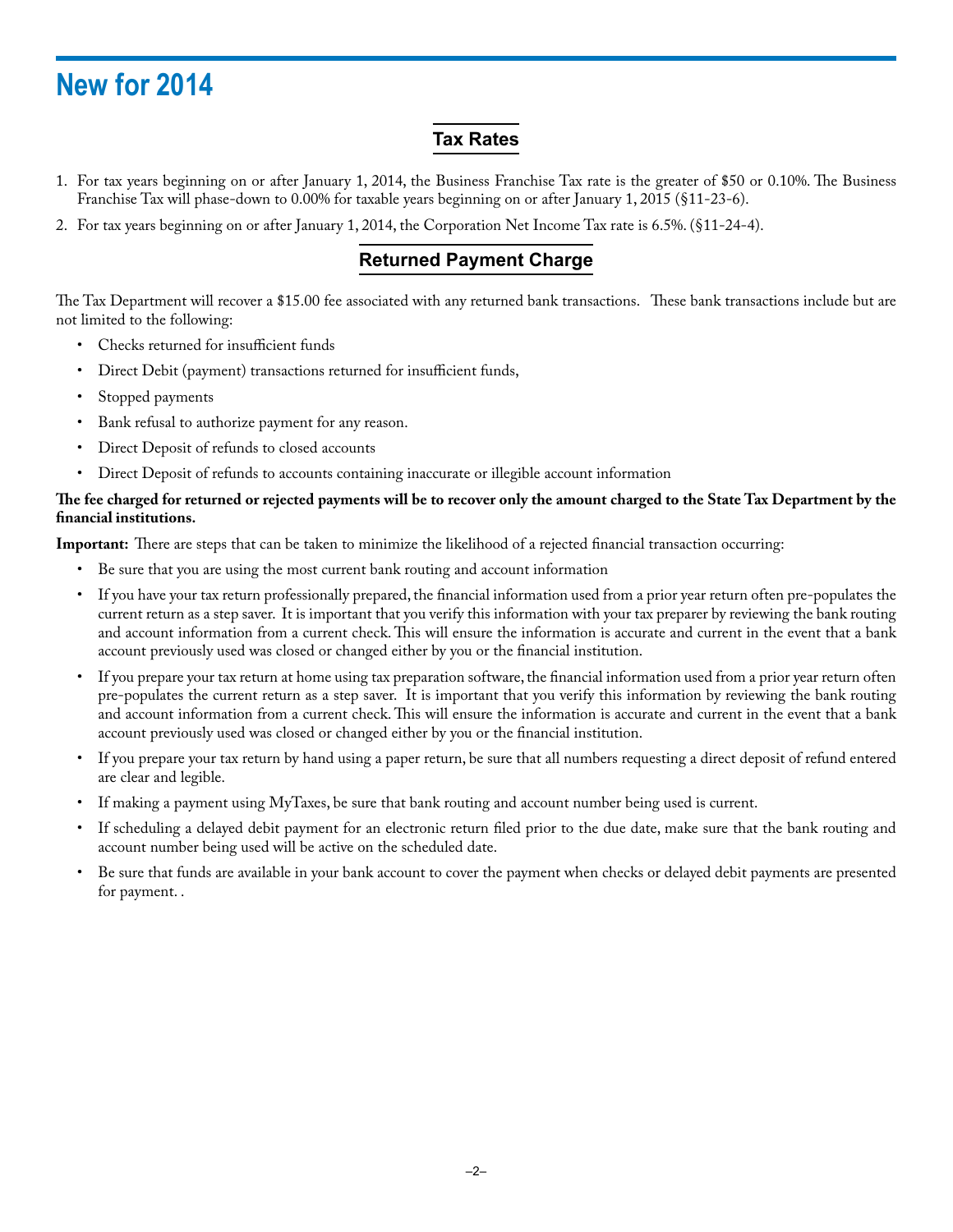### **Taxpayer Responsibilities**

#### **Filing Your Business Returns**

Returns should be filed by the due date. You may obtain forms by calling 1-800- 982-8297. Forms may also be obtained from any of our regional field offices or from the State Tax Department website at www.wvtax.gov.

Failure to file returns will result in your account being referred to our Compliance Division for corrective action. Please file all required tax returns even if you owe no tax for the reporting period. All applicable pages of the return must be filed.

### **Payment of the Tax**

The full amount of tax owed is due and payable on the original due date of the tax return. Failure to pay the full amount of tax by the due date will result in interest and penalties being added to any unpaid amount of tax. If you are unable to pay the full amount of tax on the due date, you should file your tax return along with a written explanation of why you are unable to pay and when you will pay the tax due.

### **Refunds**

You are entitled to a refund of any amount that you overpaid. All or part of any overpayment may be applied as a credit against your liability for such tax for other periods. A claim for refund (usually a tax return showing an overpayment) must be filed within three years of the due date of the return or two years from the date the tax was paid, whichever expires later. The overpayment will be used by the Tax Department against other tax liabilities due.

If the Tax Department does not respond to your request within three months on overpayment of Business Franchise Tax and six months on overpayment of Corporation Net Income Tax, you may submit in writing a request for an administrative hearing to present your reasons why you feel you are entitled to the refund. Interest is allowed and paid on any refund upon which the Department has failed to timely act and which is final and conclusive.

If the Tax Department denies or reduces a request for a refund, a written request for an administrative hearing may be submitted. Failure to respond to a denial or reduction within sixty days will result in the denial/reduction becoming final and conclusive and not subject to further administrative or judicial review.

#### **Selling or Discontinuing Your Business**

Notify the Tax Department in writing as soon as possible after your business is sold or discontinued. All final tax returns should be filed.

# **General Information**

### **Assistance**

Address questions to the West Virginia State Tax Department, Taxpayer Services Division, PO Box 3784, Charleston, WV 25337-3784 or by telephone at (304) 558-3333, toll free within West Virginia and area code 614 at 1-800-982-8297, or TDD for the hearing impaired 1-800-282-9833.

#### **Business Franchise Tax**

The Business Franchise Tax is a tax on the privilege of doing business in West Virginia. Any domestic corporation, any corporation that has its commercial domicile in West Virginia, and every corporation and partnership that owns or leases real or tangible personal property, or is doing business in West Virginia is subject to the Business Franchise Tax.

The term "doing business" means any activity of a corporation which enjoys the benefits and protection of the government and laws of this state. Doing business does not include those engaged in the activity of agriculture or farming.

The term "corporation" includes any corporation, S corporation, joint stock company, and any association or other organization which is taxable as a corporation under

federal income tax laws or the income tax laws of this state.

The measure of the tax is the capital of the corporation and is defined as the average of the beginning and ending balances of (1) the value of common and preferred stock, (2) plus paid in capital surplus, (3) plus retained earnings, (4) less treasury stock. These items of capital are taken from the balance sheet of the taxpayer's federal income tax return as filed with the Internal Revenue Service. In general, most multistate businesses will apportion their capital to West Virginia using a four factor formula consisting of payroll, property, and double weighted sales factors. See page 10 for more details regarding the apportionment factor and for special apportionment rules.

The tax rate is 10¢ per \$100 of taxable capital with a minimum tax of \$50.

#### **Corporation Net Income Tax**

The Corporation Net Income Tax is a tax on the West Virginia taxable income of every domestic or foreign corporation which enjoys the benefits and protections of the government and laws in the State of West Virginia or derives income from property, activity or other sources in West Virginia. The term "corporation" includes a joint stock company and any association or other organization which is taxable as a corporation under federal income tax laws.

This is a federal conformity tax in that the starting point in computing West Virginia taxable income is the federal taxable income of the corporation. Certain increasing and decreasing adjustments, as required by state law, must be made to federal taxable income to arrive at West Virginia taxable income. They are required to allocate certain types of nonbusiness income to West Virginia and apportion their remaining income. The Corporation Net Income Tax rate is six and one-half percent (.065).

### **Exempt Organizations**

Any corporation exempt from federal income tax is also exempt from West Virginia Corporation Net Income Tax and Business Franchise Tax. In addition, certain insurance companies, certain production credit associations, trusts established under 29 U.S.C. 186, and other organizations specifically exempt under the laws of West Virginia are also exempt.

#### **Unrelated Business Income**

If you are a tax exempt organization with unrelated business income that is subject to federal tax, you must pay the West Virginia Corporation Net Income Tax on that unrelated income attributable to West Virginia. Also, that portion of your capital that is used, directly or indirectly, in the generation of the unrelated business income is subject to the West Virginia Business Franchise Tax.

#### **Payment of Tax**

**Due Date.** A corporation's annual West Virginia Corporation Net Income/ Business Franchise Tax Return is due on or before the 15th day of the third month after the close of the taxable year. The filing of returns is required whether or not any tax is due. A tax exempt organization's annual West Virginia Corporation Net Income/Business Franchise Tax Return is due on or before the 15th day of the fifth month after the close of the taxable year. Make your remittance payable to the West Virginia State Tax Department.

**Where to file.** West Virginia Corporation Net Income/Business Franchise Tax Returns should be mailed to the West Virginia State Tax Department, Tax Account Administration Division, PO Box 1202, Charleston, WV 25324-1202.

#### **Extension of Time to File**

An extension of time to file a federal return is automatically accepted by West Virginia as an extension of time to file the West Virginia return. A copy of the federal extension form must be attached to the West Virginia return when filed and the extended due date must be entered on top of the return. Returns filed after the due date, without supporting documents and extended due date entered on the top of the return, will be processed as late filed and interest and penalties will be assessed.

A state extension of time to file may be obtained, even if a federal extension has not been requested, provided a written request is made to the West Virginia State Tax Department prior to the due date of the West Virginia return. An extension of time to file does not extend the time for payment of any tax due. If you have an extension of time to file, payment of any tax due may be made by filing a tentative return (see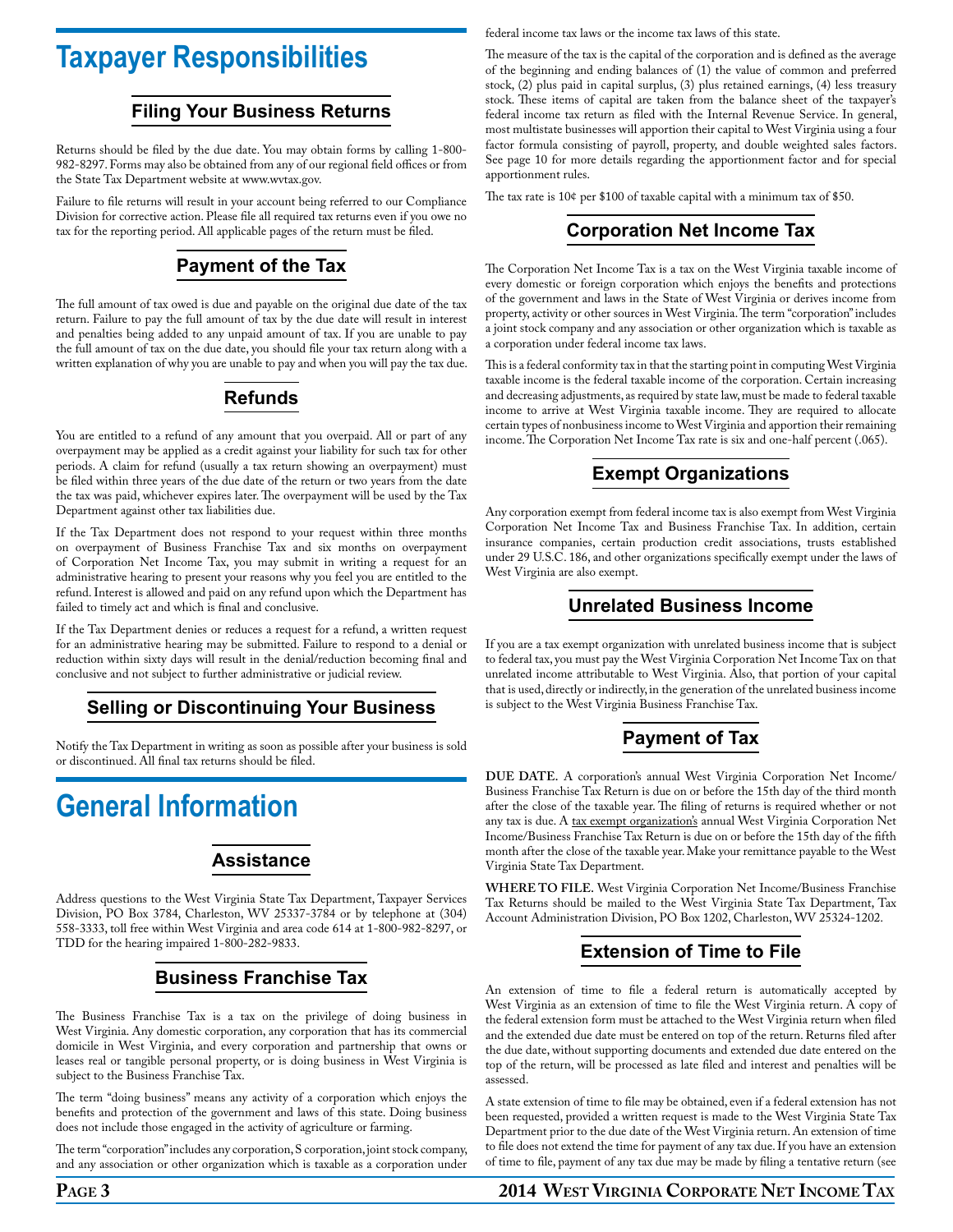instructions for Form CNF-120T). To avoid interest and penalties, payment must be received on or before the due date of the return.

#### **Estimated Taxes**

If your **Business Franchise Tax liability** is in excess of \$12,000 per year after tax credits, estimated tax payments are required and due in four equal installments on the 15th day of the fourth, sixth, ninth, and twelfth months of the tax year.

Estimated **Corporation Net Income Tax** payments are required for any corporation which can reasonably expect its West Virginia taxable income to be in excess of \$10,000 (which equals a tax liability after tax credits in excess of \$650) and are due in four equal installments on the 15th day of the fourth, sixth, ninth, and twelfth months of the tax year. Preprinted estimated payment forms (Form CNF-120ES) are automatically mailed to all taxpayers making estimated payments in their previous tax year.

### **Filing Method**

The filing method used for filing your Corporation Net Income Tax also controls the method for filing your West Virginia Business Franchise Tax (WV Code §11-  $24 - 13a(e)$ ).

**Separate entity based:** Use this method if you are filing a separate return and you are not engaged in a unitary business with one or more other corporations.

Forms and schedules you may/will need to complete for a separate entity based corporation return:

| $CNF-120$ pages $1 & 2$             | CNF-120 Sched. A, CNF-120 Sched. B, B-1<br>$A-1, & A-2$ |                                |
|-------------------------------------|---------------------------------------------------------|--------------------------------|
| CNF-120 Sched. C<br><b>CNF-120U</b> | CNF-120 Sched. NOL                                      | CNF-120APT<br>Sched.<br>A1, A2 |
| CNF-120TC                           | CNF-120APT Sched. B CNF-120W                            |                                |

**What are the filing requirements?** Corporations that are members of the same unitary business group must file a combined report including all required information of every business engaging in the unitary business with the corporation. This report must be filed with each members' separate return unless the group elects to designate a corporation as surety and file a combined return.

SEPARATE COMBINED: Use this method if you are filing a combined report but a separate return.

Forms and schedules you may/will need to complete a separate combined return are the same as required for Separate Entity Filers except that the Schedule UB-4CR is required. Visit www.wvtax.gov to obtain this worksheet.

#### **Combined: (Must complete UB-4CR and attach to return).**

GROUP COMBINED: Corporations use this method if they are members of the same unitary business group and elect to designate surety. Taxpayer **must designate surety FEIN in space provided**.

Forms and schedules you may/will need to complete a group combined return:

| $CNF-120$ pages $1 & 2$ | CNF-120 Schd. UB-2         | CNF-120 Schd. UB-3 |
|-------------------------|----------------------------|--------------------|
| CNF-120 Schd. NOL       | <b>CNF-120U</b>            | CNF-120TC          |
| CNF-120 Schd. UB-1      | CNF-120 Schd. UB- CNF-120W |                    |
| $CNF-120$ Schd, C       | 4APT, A1, A2, B1, B2       |                    |

CNF-120 UB-4CR

### **Taxable Year/Method of Accounting**

You must use the same taxable year and method of accounting as you use for federal tax purposes.

#### **Supporting Federal Information**

You must attach to your West Virginia return a copy of pages 1 through 5 of your signed federal income tax return as filed with the Internal Revenue Service. If you attach a pro forma federal income tax return, the following consolidated return data is also required: a copy of pages 1 through 5 of the consolidated federal return plus supporting schedules showing the consolidation of the income statement, balance sheet, eliminations and adjustments; a copy of federal Form 851; and a signed statement explaining the differences, if any, between the income statement

and balance sheet reported for federal consolidated filing and that reported for West Virginia purposes. Include Schedule M-3 when applicable.

Corporations shall attach the federal documents to the West Virginia Corporation Net Income/Business Franchise Tax Return.

#### **Interest**

You must pay the entire tax due on or before the due date of the tax return (determined without regard for an extension of time to file). If you do not pay the entire tax due on or before the due date, you must pay interest on the amount of the underpayment from the due date to the date paid. Interest is always due, without exception, on any underpayment of tax.

Interest is imposed by an adjusted rate established by the Tax Commissioner. The annual rate will never be less than eight percent (.08). The interest rate will be determined and in effect for periods of six months. Interest rates in effect for various periods are:

| $7/1/90$ to $12/31/91$ - | 10\% | $1/1/98$ to $12/31/98$ - | 9%   |
|--------------------------|------|--------------------------|------|
| $1/1/92$ to 6/30/92 –    | 9%   | $1/1/99$ to 6/30/00 -    | 8%   |
| $7/1/92$ to $12/31/95$ - | 8%   | $7/1/00$ to $12/31/01$ - | 9%   |
| $1/1/96$ to $12/31/96$ - | 9%   | $1/1/02$ to 6/30/02 -    | 8%   |
| $1/1/97$ to $12/31/97$ – | 8%   | $7/1/02$ to $12/31/14$ - | 9.5% |

Contact the West Virginia State Tax Department, Taxpayer Services Division at 1-800-982-8297, for the interest rate in effect for other periods. Also, Administrative Notices may be found online at www.wvtax.gov notifying of adjusted interest rates.

### **Additions to Tax**

LATE FILING. Additions to tax are imposed for failure to file a return on or before the due date (determined with regard to an extension of time to file). On any amount of tax shown to be due on the return, the additions to tax for late filing is five percent (.05) per month or any part of a month not to exceed twenty-five percent (.25).

LATE PAYMENT. Additions to tax are imposed for failure to pay all tax shown to be due on a return on or before the due date (determined without regard to an extension of time to file). The additions to tax for late payment is imposed at the rate of one half of one percent (.005) per month or part of a month not to exceed twenty-five percent (.25).

When both the five percent (.05) additions to tax for late filing and the one half of one percent (.005) additions to tax for late payment are imposed, the maximum monthly percent is five percent (.05) not to exceed forty-seven and one-half of one percent (.475) of the tax due.

FAILURE TO PAY ESTIMATED TAX. Corporations that are required to make estimated payments of their tax liability are subject to additions to tax for failing to pay at least ninety percent (.9) of their annual tax liability. The additions are imposed at the same rate as interest is imposed. See Form CNF-120U for more information on the additions to tax for underpayment of estimated tax.

#### **Completion and Signature**

All applicable sections of the return must be completed and all required supporting documents must be attached. An incomplete return will not be accepted as timely filed. The return must be signed by an authorized officer. If the return is prepared by someone other than the taxpayer, the preparer must also sign the return and enter his or her complete address.

#### **Changes on Federal Return**

Any corporation whose reported income or deductions are changed or corrected by the Internal Revenue Service or through renegotiation of a contract with the United States is required to report the change or correction to the West Virginia State Tax Department. This report must be made within ninety days of the final determination by filing an amended return and attaching a copy of the revenue agent's report detailing such adjustments.

#### **Corporate Amended Returns**

A corporation that filed an amended return with the Internal Revenue Service must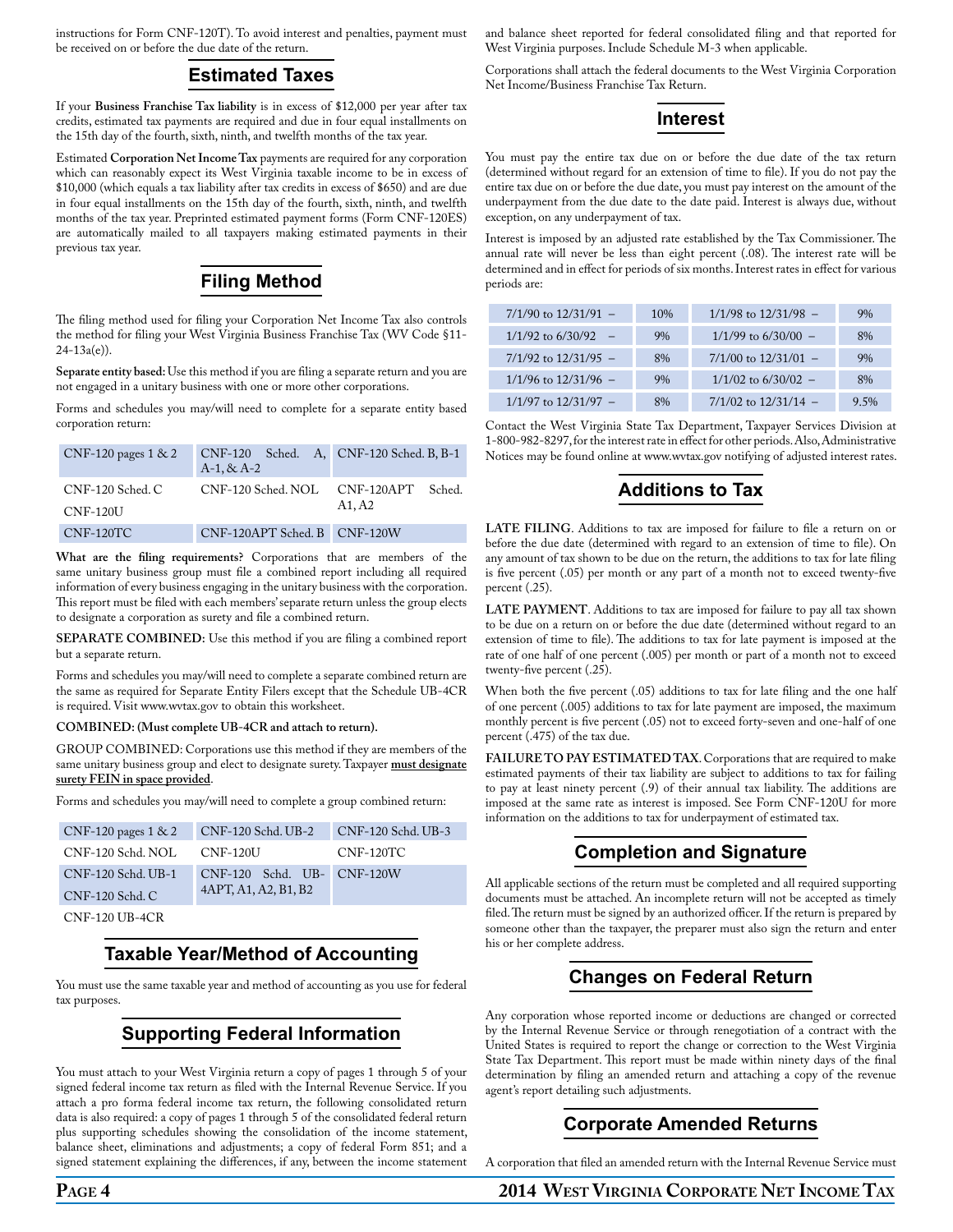file an amended return with the West Virginia State Tax Department within ninety days of filing the amended federal return.

- File Form CNF-120, pages 1 and 2, completing all appropriate lines and checking the Amended box under "Type of Return" on page 1. Because WV now uses barcodes on tax forms it is important to use the appropriate forms for the tax year being amended. Example: You are amending a tax return for the period ending 12-31-2007; use the 2007 CNF-120 forms.
- Note: Tax forms before 2010 will use different lines for previous payments; read the line instructions carefully.
- Any amount paid with the original return should be entered on Line 27 of Form CNF-120, page 2.
- If you received a refund, or had an amount credited on the original return, enter that amount on Line 29 of Form CNF-120, page 2.
- Attach all schedules that have amended figures in order to verify the changes made to the return. Example: There was a change made to your WV Taxable Capital; be sure to attach Schedule A with the amended figures.

Amended Returns filed for the purpose of obtaining a refund of an overpayment must be filed within three years of the due date of the return (with regard to an extension of time to file), or two years from the date the tax was paid, whichever expires later. If your Amended Return has a balance due, send the payment along with the tax return.

### **Consistency in Reporting**

In completing your West Virginia Corporation Net Income/Business Franchise Tax Return, if you depart from or modify past procedures for classifying business income and nonbusiness income, for valuing property or including or excluding property in the property factor, for treating compensation paid in the payroll factor, for including or excluding gross receipts in the sales factor, you must disclose by separate attached schedule detailing the nature and extent of the variances or modifications.

If you make sales of tangible personal property which are shipped into a state in which you are not taxable, you must identify the state to which the property is shipped and report the total amount of sales assigned to such state.

#### **Confidential Information**

Tax information which is disclosed to the West Virginia State Tax Department, whether through returns or through department investigation, is held in strict confidence by law. The State Tax Department, the United States Internal Revenue Service and other states have agreements under which tax information is exchanged. This is to verify the accuracy and consistency of information reported on federal, other state, and West Virginia tax returns.

#### **West Virginia Income Tax Withheld**

**Electronic Filing** – It is not necessary to use or submit an CNF-120W since this information will transmit electronically once entered within the software. If your withholding is reported on a NRW-2 and the source of the tax payment was a Partnership, be sure that the indicator labeled "From SP" is marked.

**Paper Filed Returns** – Enter the total amount of West Virginia tax withheld as shown on your Form CNF-120W. A completed CNF-120W *must* be enclosed with your paper return. Failure to submit this document will result in the disallowance of the credit claimed. **Note**: Local or municipal fees cannot be claimed as West Virginia income tax withheld. If the withholding source is for a nonresident sale of real estate transaction, a Form WV/NRSR must be completed and on file with the State Tax Department prior to submitting a tax return. Additionally, a federal Schedule D and Form WV/NRSR must be submitted with the tax return. If withholdings is related to Form WV/NRSR, please indicate in the box provided on line 26.

## **Form CNF-120 Instructions**

Enter beginning and ending tax year dates covered by this return. Clearly print or type your name and address. If filing under extension, enter the extended due date. Check the applicable box for the return being filed.

Attachments and statements required: Attach the additional information and statements required as part of your Form CNF-120 if they apply to your filing method.

**Attach a copy of pages 1 through 5 of your signed federal return (Form 1120)**, and Schedule M-3 if applicable. If filing separate West Virginia and consolidated federal, attach your pro forma federal, consolidated federal Form 851 (Affiliation Schedule), plus spreadsheets of the income and expenses, and balance sheet entries for EVERY corporation included in the consolidated federal return.

Attach a schedule of other states in which you have property or paid salaries during the taxable year. Indicate those states in which you are filing corporate tax returns based on, or measured by, net income for this taxable year.

Attach a schedule of other states in which you have sales of tangible personal property during the taxable year and in which you are not taxed (e.g. P.L.86-272). Indicate by state the amount of sales not subject to tax.





Enter West Virginia taxable capital from completed Schedule A, Form CNF-120, Line 12. Combined filers will enter the amount from line 22 of Schedule UB-2.



Multiply line 1 by the tax rate on line 2 and enter the result or \$50.00, whichever is greater.

If your federal taxable year is a short taxable year, the year is prorated based on the number of months that are in the short taxable year divided by the number 12.

If your first taxable year for Business Franchise Tax purposes includes a period of time during which you were not subject to the West Virginia Business Franchise Tax, the tax is prorated based on the number of months during the taxable year that you did business in West Virginia divided by the number 12.

Neither the minimum tax of \$50.00 nor the capital base can be prorated.



Enter the result from Column 1, line 24 from completed Form CNF-120TC. The total amount of the credit cannot exceed the tax on line 3.

# **L <sup>i</sup> <sup>n</sup> <sup>e</sup>**



Subtract line 4 from line 3 and enter the result.



If filing a combined return, skip lines 6 through 18 and complete Schedule UB.





7

Enter total increasing adjustments from line 12 of Schedule B, Form CNF-120.



Enter total decreasing adjustments from line 23 of Schedule B, Form CNF-120.

#### $9$ **L <sup>i</sup> <sup>n</sup> <sup>e</sup>**





Total nonbusiness income allocated everywhere (Form CNF-120APT, Schedule A-1, line 8, column 3).

#### **L <sup>i</sup> <sup>n</sup> <sup>e</sup>**

11

Subtract line 10 from line 9. This is your total income subject to apportionment.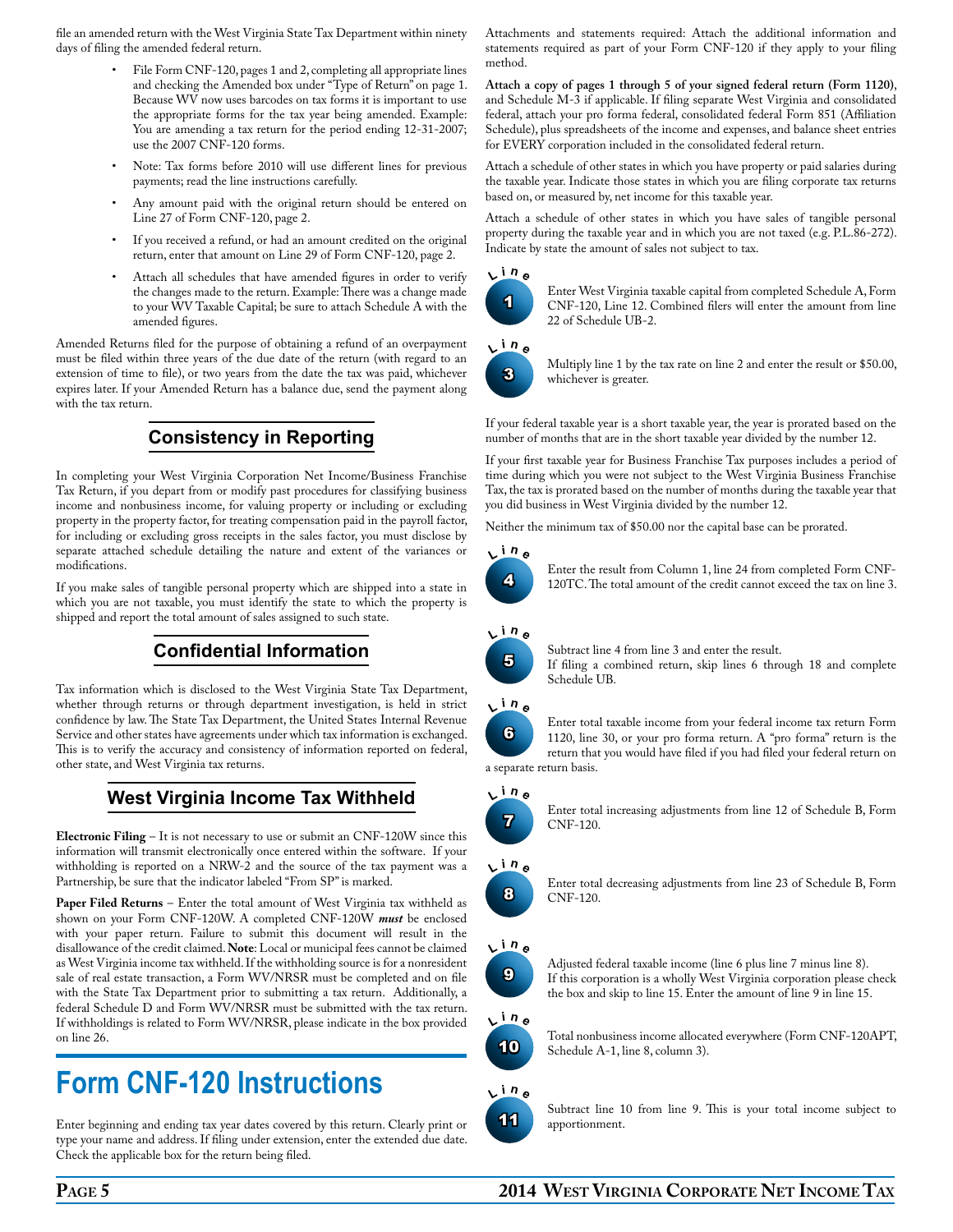

Complete Schedule B of Form CNF-120APT and enter the result of part 1, line 8; part 2 or part 3, column 3.

**\*\*Important note regarding line 12\*\*** Form CNF-120APT, Schedule B must be completed and attached. **FAILURE TO ATTACH completed form will result in 100% apportionment to West Virginia.**



Enter the result of line 12 of Schedule A2 of Form CNF-120APT.



**L <sup>i</sup> <sup>n</sup> <sup>e</sup>**

Multistate corporations should add lines 13 and 14 and wholly West Virginia corporations should enter the amount from line 9.



Enter the total from column 6 of Schedule NOL on page 6.



Subtract line 16 from line 15. This is your West Virginia Taxable income. Combined filers skip lines 6 – 18.



REIT Inclusion and other Taxable income



Add lines 17 and 18. Combined filers should enter amount from line 20 of Schedule UB-3.



Multiply line 19 by the Corporate Net Income Tax Rate in line 20. If the result is a negative amount, enter zero (0).



Enter the result from column 2, line 24 of completed Form CNF-120TC. The total amount of credits cannot exceed the net income tax on line 21.



Subtract line 22 from line 21 and enter the result on line 23. This is your Adjusted Corporate Net Income Tax.



Add lines 5 and 23. This is your total Business Franchise Tax and Corporation Net Income Tax liability.



Enter total of prior year carry forward credit from your previous Business Franchise Tax/Corporation Net Income Tax return and total estimated tax payments and tentative payment(s) made with Form CNF-120T.



Enter the total amount of withholding from Form NRW-2, Form K-1, and/or Form 1099. Amount must match the total from Form CNF-120W. Check box if withholding is from NRSR (nonresident sale of real estate).



If this is an amended return, enter the amount paid with the original return.



Add lines 25 through 27. This total MUST match the total on Schedule C.



previously refunded or credited.

If this an amended return, enter the amount of an overpayment





If line 30 is smaller than line 24, enter the tax due on this line.

35

Determine the amount of interest due. For information regarding interest, see the general information on page 4 of this booklet.



Determine additions to tax due. For information regarding additions to tax, see the general information on page 4 of this booklet.



Enter the amount of penalty of estimated tax from Form CNF-120U.



Add lines 34 through 37. This is the balance due with this return. Make check payable to West Virginia State Tax Department.

# **Schedule A Computation of Capital**

Corporations must complete this section to determine their capital base subject to the West Virginia Business Franchise Tax. The capital base is the average of the dollar amount of the beginning and ending balance of certain entries from the balance sheet of your Federal Tax Return as filed or as would have been filed with the Internal Revenue Service for the taxable year.

Corporations not required by Federal law to complete and file a balance sheet are required to complete a pro forma balance sheet in order to calculate their Business Franchise Tax liability. A pro forma balance sheet is the balance sheet that the corporation would have filed with the Internal Revenue Service had they been required to file one. Corporations complete lines 1 through 7. Add the amounts in column 1 and column 2 and divide the result by the number two (2) to determine the average capital for column 3.

### **Exempt Organizations**

Corporations and organizations that are exempt from federal tax must pay the Business Franchise Tax on that portion of their capital which is used, directly or indirectly, in the generation of unrelated business income, as defined by Section 512 of the Internal Revenue Code. To determine the amount of your capital that is subject to tax, multiply your capital by the percentage that your total gross unrelated business income is to your total gross income from all activity.

#### **Page 6 2014 West Virginia Corporate Net Income Tax**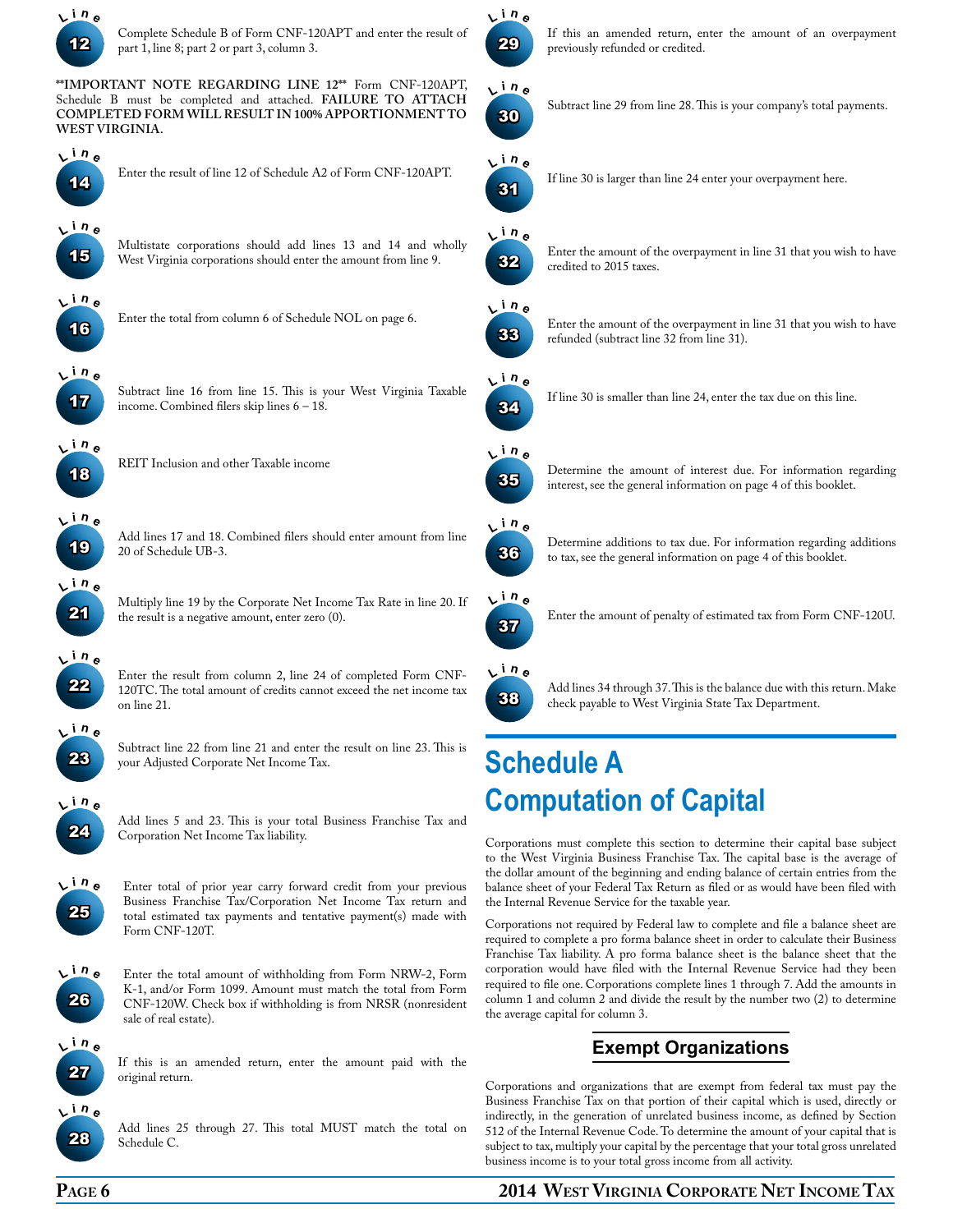#### **Computation of Business Franchise Tax**



Taxpayers that own certain tax exempt government obligations and obligations secured by certain residential property located in West Virginia can take an allowance that reduces their capital. See the instructions for Schedule B-1, Form CNF-120 to determine if you qualify to take

the special allowance. If you do not qualify for the special allowance skip lines 8 and 9 of Schedule A, Form CNF-120. Instead, enter the amount from line 7 on line 10.



Generally, the apportionment factor used to apportion your income for Corporation Net Income Tax purposes is used to apportion your capital base for Business Franchise Tax purposes. There are two exceptions:

- 1. The special apportionment rules for certain motor carriers cannot be used for the Business Franchise Tax. Motor Carriers will need to complete Schedule B, Part 1 of Form CNF-120APT to determine their apportionment factor for Business Franchise tax purposes.
- 2. Taxpayers, exempt from, or not subject to, the West Virginia Corporation Net Income Tax must complete Schedule B, Form CNF-120APT to determine their apportionment factor for Business Franchise Tax.

**\*\*Important note regarding line 11\*\*** Form CNF-120APT, Schedule B must be completed and attached. FAILURE TO ATTACH **completed form will result in 100% apportionment to West Virginia.**



Multiply line 10 by line 11. Enter the result here and on line 1 of Form CNF-120.

# **Schedule A-1 Subsidiary Credit**

A parent taxpayer that filed a separate Business Franchise Tax Return is allowed a credit against its Business Franchise Tax liability for the Business Franchise Tax paid by a subsidiary corporation or by a partnership in which it owns an interest. A corporation that owns fifty percent (.5) or more of the stock of all classes of another corporation is defined to be the parent and the corporation so owned is defined to be a subsidiary corporation. The tax liability of the subsidiary corporation or partnership is first recomputed by determining the tax base of the subsidiary or partnership without the allowance for certain government obligations and obligations secured by certain residential property. The amount of credit is determined by multiplying the recomputed tax liability by the percentage of ownership by the parent. Enter the total from column 4, Schedule A-1 on Summary Schedule CNF-120TC line 1, column 1.

# **Schedule A-2 Tax Credit for Public Utilities & Electric Power Generators**

\*\*IMPORTANT\*\* PLEASE READ! Only public service or utility businesses and taxpayers who generate electric power are eligible for this credit. This credit cannot be taken for taxes paid to municipalities in West Virginia. You must have actually paid Business and Occupation Tax to the West Virginia State Tax Department and be one of the taxpayers mentioned above to be eligible to claim this credit.



Enter the Business Franchise Tax liability from line 3 of Form CNF-120, reduced by the amount of the subsidiary credit.



# **Schedule B Adjustments to Federal Taxable Income**

#### **Adjustments Increasing Federal Taxable Income**



1



Enter exempt interest or dividends from any state or local bonds or securities from your federal return Form 1120, Schedule K or on Schedule M-1.



Enter the amount of US Government obligation interest or dividends not exempt from state tax, less any related expenses not deducted on the federal return. Attach supporting documentation.

### **L <sup>i</sup> <sup>n</sup> <sup>e</sup>**



Attach an itemized schedule of taxes and licenses from line 17 of your federal income tax return, Form 1120 or pro forma Form 1120.



Taxpayers can elect to expense the cost of certain air and water pollution control facilities located in West Virginia in the year in which the cost of acquisition, construction or development was paid

or incurred. Eligible air and water pollution control facilities are those located in West Virginia that are "certified pollution control facilities" as defined by Section 169 of the Internal Revenue Code. If this election is made, the total amount of any federal deduction for depreciation or amortization of such facilities is disallowed. The election is made on the return for the year in which the cost is paid or incurred. Once made, the election or non-election is irrevocable.

A taxpayer who reports all income to this state will make the adjustments for the cost of the facilities on Schedule B, line 19. The depreciation or amortization on the facilities, including that attributable to cost expensed this year as well as prior years, deducted on the federal return, is entered on Schedule B, line 4. A taxpayer who is subject to allocation and apportionment makes the adjustment for the cost of the facilities on Schedule A-2 of Form CNF-120APT line 9, column 3. The depreciation or amortization on the facilities deducted on the federal return for this year as well as previous years, is entered on Schedule A-2 of Form CNF-120APT, lines 10 and 11 of column 3.



5

Corporations which are exempt from federal income tax are also exempt from West Virginia Corporation Net Income Tax. If such a corporation has unrelated business taxable income (as defined by Section 512 of the Internal Revenue Code), they must pay West Virginia Corporation Net Income

Tax on the unrelated business taxable income. Enter the unrelated business taxable income as reported on Federal Form 990T.



Enter the amount from Federal Form 1120, line 29a.

### **L <sup>i</sup> <sup>n</sup> <sup>e</sup>**

7 If you claim the West Virginia Neighborhood Investment Program Tax Credit, any deduction, decreasing adjustment, or decreasing modification taken on your federal return for any charitable contribution made to such Neighborhood Investment Program and for which the West Virginia credit is claimed, must be added back on this line.



Taxpayers with source income must adjust their federal taxable income by the amount of their taxable income or loss from sources outside the United States. In determining foreign source income, the provisions of Sections 861, 862, and 863 of the Internal Revenue Code apply. Complete the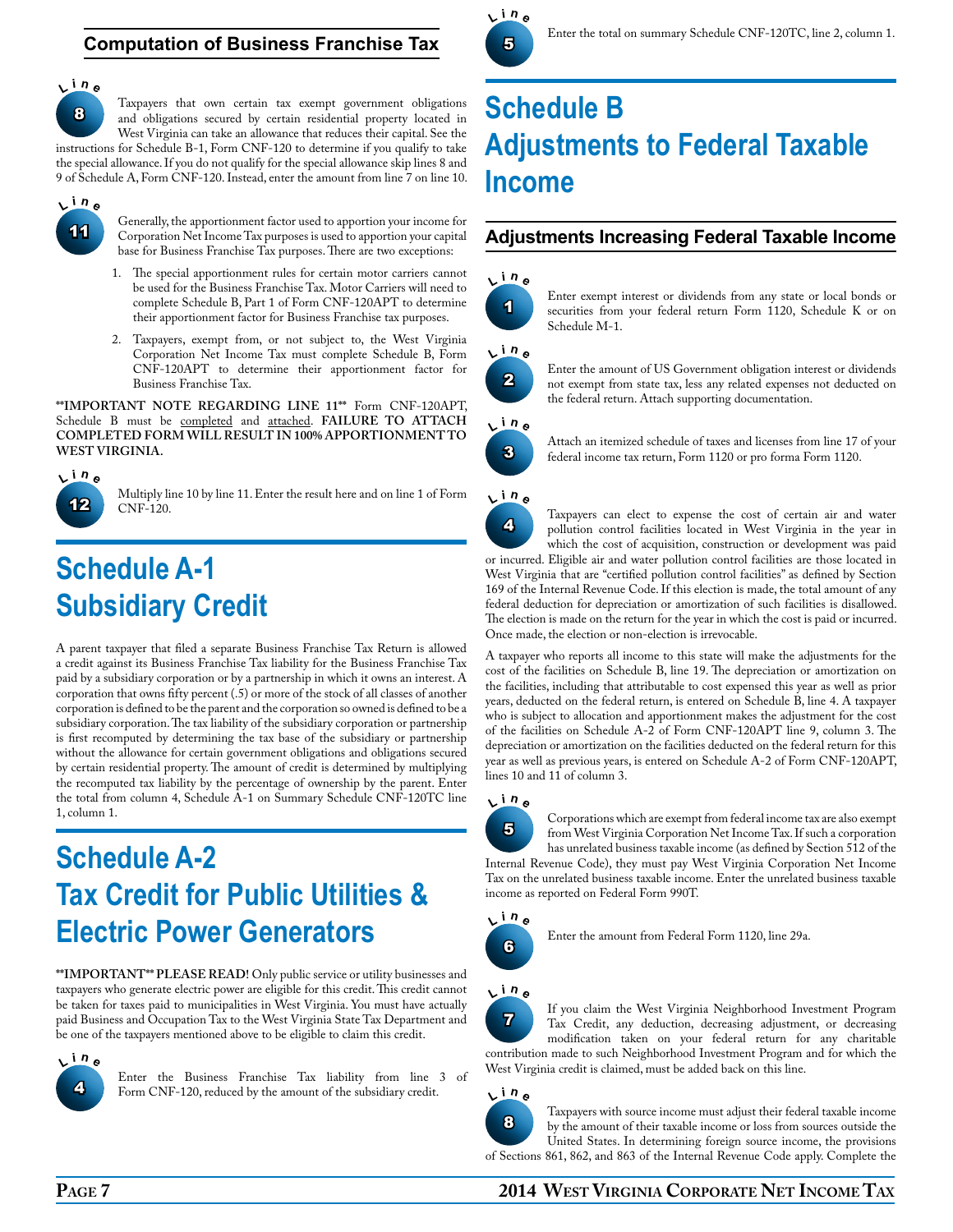#### following worksheet.

#### **Foreign Source Income Worksheet**

1. Taxable income from sources outside the

- United States........
- 2. LESS foreign dividend gross-up..............
- 3. LESS subpart F income........................... 4. West Virginia adjustment........................

If the amount on line 4 of the worksheet is a positive figure, enter it on Schedule B, line 18. If it is a negative figure, enter the amount of the loss on Schedule B, line 8 without the negative sign.

Attach copies of Federal Form 1118 to support your calculation. If you did not file Federal Form 1118, you must prepare and file a pro forma Federal Form 1118 to support your adjustment. If you filed a consolidated Federal Form 1118 and file separate or unitary West Virginia returns, attach both the true consolidated and a pro forma Federal Form 1118 to support your adjustment.



Enter the amount of foreign taxes as deducted on your Federal Form 1120.



Enter Qualified Production Activity Deduction taken under IRC §199.



Add back for expenses related to certain REIT's and regulated investment companies and certain interest and intangible expenses (WV Code §11-24-4b).



Add lines 1 through 11. Enter the total on line 7 of Form CNF-120.

#### **Adjustments Decreasing Federal Taxable Income**



Enter the amount of refund or credit of income taxes or taxes based upon net income imposed by this state or any other jurisdiction included in federal taxable income. Attach supporting documentation.



Enter the amount of interest expense on obligations or securities of any state or its political subdivisions disallowed in determining federal taxable income. Attach supporting documentation.



Enter total and include a copy of Federal Form 3800 or 5884 and/or other as applicable.



Enter the total from Schedule C, line 15 of Federal Form 1120.



Enter the total from Schedule C, line 14 of Federal Form 1120.



See instructions for Schedule B, line 8.



See instructions for Schedule B, line 4.



A decreasing adjustment to federal taxable income is allowed for employer contributions to a medical savings account established pursuant to WV Code §33-16-15, to the extent included in federal taxable income, less any portion of the employer's contributions withdrawn for purposes other than payment of medical expenses. The amount taken as a decreasing adjustment may not exceed the maximum amount that would have been deducted from the corporation's federal taxable income if the aggregate amount of the corporation's contributions to individual medical savings accounts established under WV Code §33-16-15 had been contributions to a qualified plan as defined under the Employee Retirement Income Security Act of 1974 (ERISA), as amended.





Taxpayers that own certain tax-exempt government obligations and obligations secured by certain residential property located in West Virginia can take a special allowance that further reduces federal taxable income. Complete Schedule B-1 to determine the amount of the allowance.



Add lines 21 and 22. Enter the amount on this line and on line 8 of Form CNF-120.

# **Schedule B-1 Allowance for Governmental Obligations/Obligations Secured by Residential Property (§11-24-6(f))**

Taxpayers that own certain tax exempt government obligations and obligations secured by certain residential property located in West Virginia can take a special allowance that further reduces federal taxable income. Complete CNF-120 Schedule B-1 to determine the amount of the allowance. The value of these obligations and loans is determined using the average of the monthly beginning and ending account balances. These account balances are determined at cost in the same manner that such obligations, investments and loans are reported on the balance sheet of your federal tax return.

**Lines 1 – 4.** Attach copy of worksheets supporting the calculation of average monthly balance.

**Line 6.** Average the beginning and ending balance of line 15, Schedule L of Federal Form 1120.

**Line 8**. CNF-120, line 6 plus Schedule B, line 12 minus line 21, plus Form CNF-120APT, Schedule A-2, lines 9, 10, and 11.

### **Schedule C Schedule of Tax Payments (will be applied to business franchise tax first)**

Use this schedule to list any Corporation Net Income/Business Franchise Tax payments made which the taxpayer is applying to this return. List the following for each payment: name of corporation making payment; West Virginia Account Identification Number; date of payment; type of payment (estimated payment, including application of overpayment from prior year, and extension payments made with a tentative return); and amount of payments. The total amount of payments must equal the amount reported on line 28 of Form CNF-120.

### **Schedule NOL Corporation Net Income Tax WV Net Operating Loss Carryforward Calculation (§11-24-6(d))**

**Page 8 2014 West Virginia Corporate Net Income Tax**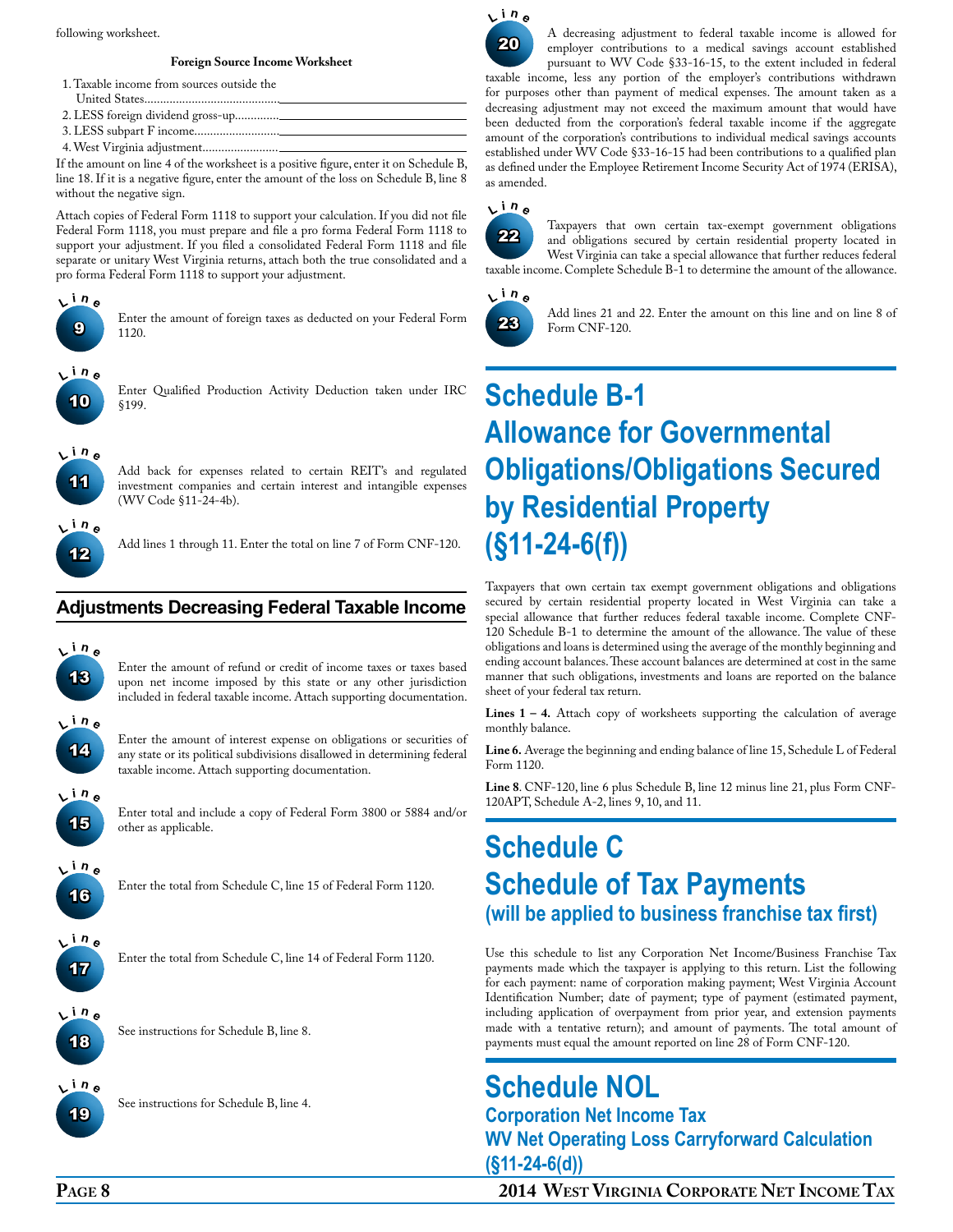**Who should complete Schedule NOL?** All corporations claiming a net operating loss carry forward deduction on line 16 of Form CNF-120 must complete this schedule to support their net operating loss deduction. Schedule NOL is not a claim for refund. It is a calculation schedule to support the net operating loss carryforward deduction.

**For taxable years ending after June 30, 1988** West Virginia Corporation Net Income Tax law was revised to provide for a West Virginia net operating loss deduction to be used to reduce West Virginia taxable income of a corporation. The revision is effective for all taxable years ending after June 30, 1988, and applied to all loss carried over from the taxable year ending on or before June 30, 1988.

Any amount claimed as a federal net operating loss deduction must be added back to federal taxable income on West Virginia Schedule B, line 6 of Form CNF-120. The West Virginia net operating loss carryforward deduction is entered on line 16 of Form CNF-120.

**Taxpayers now have a West Virginia election as to the carryback or carryforward of the West Virginia net operating loss deduction.** For losses incurred in taxable years beginning after August 5, 1997, the carryback period is two years and the carryforward period is 20 years. If the election is made to not carryback any part of the loss, the carryforward period is 20 years. For losses incurred in taxable years beginning on or before August 5, 1997, the carryback period is 3 years and the carryforward period is 15 years.

A net operating loss deduction of a multistate corporation is subject to West Virginia allocation and apportionment rules.

The West Virginia net operating loss deduction is limited to net operating losses incurred by a corporation which did business in West Virginia and filed Corporation Net Income Tax Returns in prior taxable years.

The amount of net operating loss deduction available to an affiliated group, which elects for the first time to file a consolidated return for a taxable year ending after July 1, 1988, is limited to the net operating losses incurred by members of the affiliated group which did business in West Virginia and filed separate West Virginia returns in prior years.

A West Virginia net operating loss deduction will not be allowed for net operating losses of those members of the affiliated group which did no business in West Virginia in prior taxable years and were not required to file West Virginia Corporation Net Income Tax Returns.

**SRLY RULES**. The separate return limitation years (SRLY) rules set forth in Treasury Regulation §1.1502 apply in determining the allowable West Virginia net operating loss deduction.

When the SRLY rules apply, a member of an affiliated group's net operating loss carried forward from its separate return year can only offset that portion of the taxable income attributable to that member of the group.

**Schedule NOL** is designed to support the claiming of a West Virginia net operating loss carryforward deduction by providing information on the year of the loss and how the loss was/is being used. Enter on Schedule NOL only those loss years that give rise to the current taxable year's net operating loss carryforward deduction.

**Column 1. Year of loss**. Enter in column 1 the applicable tax year ending date(s) for the year(s) that you had net operating loss(es).

**Column 2.** Enter name and FEIN of the Consolidated Parent Corporation if you filed a consolidated return prior to 2009 and had a West Virginia Net Operating Loss or enter name and FEIN of all separate members' West Virginia net operating losses that filed separately prior to 2009.

**Column 3.** Amount of West Virginia net operating loss. Enter the amount of West Virginia net operating loss that corresponds to the year of the loss shown in Column 1.

**Column 4. Amount carried back to years prior to loss year.** Enter the total amount of loss for the taxable year entered in column 1 that was carried back to a year, or years prior to the year of the actual loss.

**Column 5. Amount carried forward to years prior to this year.** Enter the total amount of loss for the taxable year entered in column 1 that was carried forward to a year, or years, prior to the current taxable year.

**Column 6. Amount being used this year.** Enter the amount of loss for the taxable year entered in column 1 that is being used to offset West Virginia taxable income for the current taxable year.

**Column 7. Remaining unused net operating loss.** Enter the amount of loss for the tax year entered in column 1 that remains to be carried to a taxable year subsequent to the current taxable year.

**Total Net Operating Loss Carryforward Deduction for Current Taxable Year.** The amount of the West Virginia net operating loss carryforward deduction claimed on line 16 of Form CNF-120 of the current year's tax return must equal the sum of column 6, Schedule NOL. In no instance may the West Virginia net operating loss carryforward deduction reduce West Virginia taxable income below zero.

**Net operating loss carryback.** Generally, a taxpayer having a net operating loss must first carry back that loss to the two preceding tax years before carrying the loss forward. A refund initiated by a net operating loss carry back must be claimed within three years from the original due date of the return for the loss year (with regard to an extension) by the filing of Form CNF-139.

**Special legislative changes made during 1993 have limited the amount of net operating loss that can be carried back when the loss is incurred in a taxable year beginning after December 31, 1992. No more then \$300,000 of net operating loss from any taxable year beginning after December 31, 1992 may be carried back to any previous taxable year. No change was made in the loss carry forward rules or the amount of loss that can be carried back from a taxable year beginning before December 31, 1992.**

# **CNF-120APT Allocation and Apportionment for Multistate Corporations**

#### **Schedule A1 & A2 – Allocation of Nonbusiness Income**

If your business activities take place both within and without West Virginia and you are also taxable in another state, certain items of nonbusiness income that are included in federal taxable income are directly allocated. All other income must be apportioned.

Business income arises from transactions and activities in the regular course of the corporation's trade or business, and include income from tangible and intangible property if the acquisition, management or disposition of the property constitutes integral parts of the corporation's trade or business.

Nonbusiness income includes all income that is not properly classified as business income less all expenses attributable to the production of this income. Nonbusiness income is allocated to West Virginia if (1) the corporation's commercial domicile, the principal place from which the trade or business is managed is located in West Virginia; or (2) property creating the nonbusiness income is utilized in West Virginia. Nonbusiness income from real property is allocated to West Virginia if the corporation's commercial domicile is located in West Virginia, or, in the case of patents or copyrights, if they are used in West Virginia.

For a detailed discussion of allocation of nonbusiness income, you may request a copy of Publication TSD-392, "Corporation Net Income Tax Nonbusiness Income", by contacting our Taxpayer Services Division or online at www.wvtax.gov.

Determine nonbusiness income allocated to West Virginia and outside West Virginia by completing Schedule A1 and A2 of Form CNF-120APT. *Only those types of nonbusiness income listed on Schedule A1 and A2 of Form CNF-120APT can be allocated. Any other types of income that the corporation classifies as nonbusiness must be apportioned.*



Enter the amount from column 3, line 8 of Schedule A-1 on line 10 of Form CNF-120.

12 **L <sup>i</sup> <sup>n</sup> <sup>e</sup>**

Enter the amount from column 3, line 12 of Schedule A-2 on line 14 of Form CNF-120.

#### **Schedule B – Apportionment Formula**

If your business activities take place both within and without West Virginia and you are also taxable in another state, all net income, after deducting those items of nonbusiness income allocated on Schedule A1 and A2 of Form CNF-120APT must be apportioned to West Virginia by using the appropriate apportionment formula. Completion of Schedule B is required even if apportionment is zero.

**Special apportionment formulas apply to motor carriers and to financial organizations.** If you are filing for a financial organization, follow the apportionment instructions for Schedule B of Form CNF-120APT, Part 3. If you are filing for a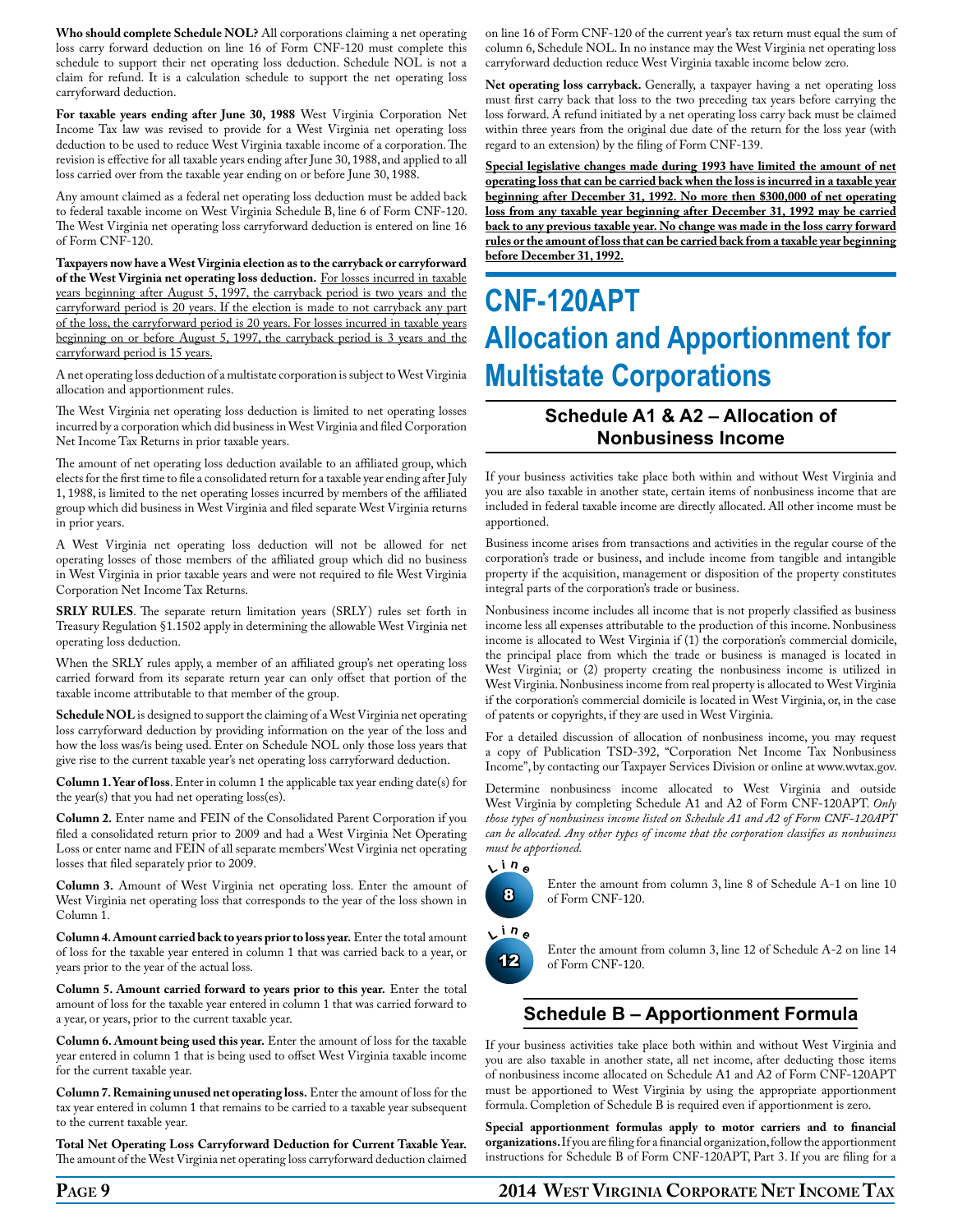motor carrier, follow the apportionment instructions for Schedule B of Form CNF-120APT, Part 2.

All other multistate corporations will use the standard apportionment formula of payroll, property, and sales, with the sales factor double weighted, and will complete Schedule B of Form CNF-120APT Parts 1 through 3 as applicable.

**Petitioning for an alternate method of apportionment**. To use an alternate method of allocation and apportionment, you must petition the Tax Commissioner to use some other basis to determine your taxable net income. Your petition for an alternate method must be filed no later than the normal due date of your return.

You must have written permission to use an alternate apportionment method before filing your return. Permission will only be granted if you can show that the statutory formula does not properly reflect your taxable income, and if the alternate method properly and fairly shows your West Virginia taxable income.

Your petition should include your name and address, state of incorporation and principle place of business, a description of the kind(s) of business in which you are engaged, a detailed statement of how sales are made in West Virginia, a computation of your West Virginia taxable income using the statutory apportionment formula and using your proposed alternate formula, and a summary of the facts that support your position.

Send your petition to West Virginia State Tax Department, Tax Account Administration Division, Corporate & Franchise Tax Unit, PO Box 1202, Charleston, WV 25324-1202.

#### **Multistate Corporations – Four Factor Formula**

To determine your West Virginia apportionment percentage, first determine the following factors:

**Property Factor**. Property includes all real and tangible personal property owned or rented and used during the taxable year to produce business income. Property used in connection with the items of nonbusiness income allocated in Schedule A1 and A2 of Form CNF-120APT, shall be excluded from the factor.

Property must be included in the property factor if it is actually used or is available for or capable of being used during the taxable year. Property held as reserves, standby facilities or reserve sources of materials must be included. Property or equipment under construction (except goods in process that can be inventoried) must be excluded until it is actually used to generate business income. Movable property, such as tools, construction equipment and trucks, used both within and without West Virginia, shall be included in the numerator of the fraction on the basis of total time within the state during the taxable year.

Property owned is valued at original cost. Property rented is valued at eight times the net annual rental rate. Leasehold improvements are considered property owned and are included at their original cost. Generally, original cost is the basis of the property for federal income tax purposes at the time of acquisition and adjusted by subsequent capital additions of improvements and partial dispositions by reason of sale, exchange, abandonment, etc. As a general rule, property is included in the factor by averaging its value at the beginning and ending of the taxable period. The Tax Commissioner may require or allow averaging by monthly values if such a method is required to properly reflect the average value of the taxpayer's property for the taxable year.



Divide column 1 by column 2 and enter result in column 3. State the result as a decimal and round to six (6) places after the decimal.

**Payroll Factor**. The payroll factor shall include the amount of compensation paid to employees during the taxable year. The total amount paid is determined upon the basis of the taxpayer's accounting method for federal income tax purposes. If you have adopted the accrual method of accounting for federal purposes, all compensation shall be deemed to have been paid. Compensation may be included in the payroll factor by use of the cash basis only if you have permission from the Tax Commissioner for an alternate method of apportionment. Compensation means wages, salaries, commissions, and other forms of remuneration paid to employees for personal services. Payments made to an independent contractor or any other person not properly classified as an employee are excluded. **Only amounts paid directly to employees are included in the payroll factor**. Do not include compensation paid to employees engaged exclusively in an activity that generates nonbusiness income that you allocated in Schedule A1 and A2 of Form CNF-120APT.

**The denominator** of the payroll factor is the total compensation paid by the taxpayer during the taxable year, as shown on the federal income tax return filed with the Internal Revenue Service and as reflected in the schedule of wages and salaries and that portion of the cost of goods sold which reflect compensation.

**The numerator** of the payroll factor is the total amount paid in this state during the taxable year by the taxpayer for compensation. Compensation is paid in this state if any of the following tests, applied consecutively, are met:

- A. The employee's service is performed entirely within this state;
- B. The employee's service is performed both within and without this state, but the service performed without this state is "incidental" to the employee's service within this state (the word incidental means any service which is temporary or transitory in nature or which is rendered in connection with an isolated transaction);
- C. If the employee's services are performed both within and without this state, the employee's compensation will be attributed to this state:
	- a. if the employee's base of operations is in this state;
	- b. if there is no base of operations in any state in which part of the service is performed, but the place from which the service is directed or controlled is in this state; or
	- c. if the base of operations or the place from which the service is directed or controlled is not in any state in which some part of the service is performed, but the employee's residence is in this state. Base of operation is the place from which the employee starts their work and to which they customarily return in order to receive instructions or communications from customers or others, or to replenish stock or other materials, repair equipment, or perform any other functions necessary to the exercise of their trade or profession at some other point or points.

Determine the payroll factor by entering the appropriate amounts on line 2. Enter West Virginia payroll in column 1 and payroll everywhere in column 2.



Divide column 1 by column 2 and enter the result in column 3. Round to six (6) places after the decimal.

**Sales factor.** The term "sales" means all gross receipts of the taxpayer that are business income. The sales factor includes all gross receipts derived from transactions and activity in the regular course of your trade or business, less returns and allowances. Do not include interest or dividends from obligations of the United States government, which are exempt from taxation in West Virginia, or gross receipts from an activity that produced nonbusiness income that you allocated in Schedule A1 and A2 of Form CNF-120APT.

**The denominator (column 2)** of the sales factor includes all gross receipts derived from transactions and activity in the regular course of your trade or business that was reflected in your gross income reported and as appearing on your federal income tax return unless otherwise excluded. Sales of tangible personal property delivered or shipped to a purchaser within a state in which you are not taxed (e.g. under Public Law 86-272) are to be excluded from the denominator.

**The numerator (column 1)** of the sales factor includes all gross receipts attributable to West Virginia and derived from transactions and activity in the regular course of your trade or business. All interest income, service charges or time-price differential charges incidental to such gross receipts must be included regardless of the place where the accounting records are maintained or the location of the contract or other evidence of indebtedness.

**Sales of tangible personal property.** Gross receipts from sales of tangible personal property are in West Virginia (1) if the property is received in West Virginia by the purchaser (except sales to the United States government) regardless of the F.O.B. point or other conditions of sales; or (2) if the property is shipped from an office, store, warehouse, factory, or other place of storage in West Virginia and the purchaser is the United States government.

Sales within West Virginia are generally determined on a destination basis. If the purchaser picks up or otherwise receives the property in West Virginia, the sale is treated as taking place in this state. If the property is delivered by common carrier or other means of transportation, the place at which the property is received, after all transportation is completed, is the place where the sale took place. Direct delivery in West Virginia, other than for purposes of transportation, to a person or firm designated by a purchaser, constitutes delivery to the purchaser in West Virginia regardless of where title passes or other conditions of sale. Direct delivery outside West Virginia, to a person or firm designated by a purchaser, does not constitute delivery to a person in this state.

Other sales. Gross receipts from transactions other than sales of tangible personal property are attributable to West Virginia if (1) the income producing activity which gives rise to the receipts is performed entirely in West Virginia; (2) the income producing activity is performed both in and outside West Virginia and a greater portion of the income producing activity is performed in this state than in any other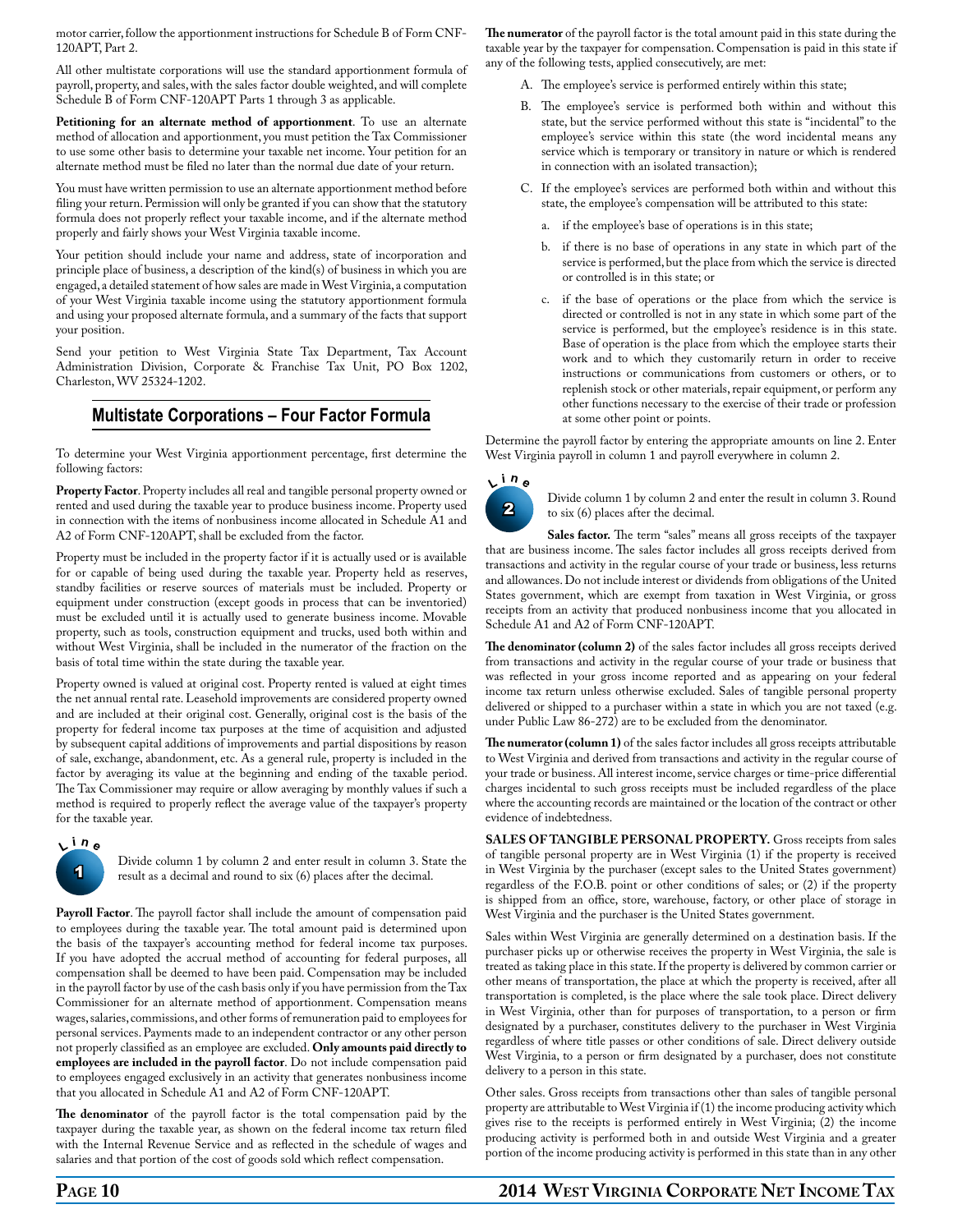state, based on cost of performance; or (3) if the sale constitutes business income to the taxpayer, or the taxpayer is a financial organization subject to the special apportionment rules. Refer to West Virginia Code §11-24-7 for a discussion of income producing activity and cost of performance.

Gross receipts from the sale, lease, rental, or licensing of real property are in West Virginia if the real property is located in this state. Gross receipts from the rental, lease or licensing of tangible personal property are in West Virginia if the property is located in this state. If such property is both within and without West Virginia during the rental, lease or licensing period, gross receipts attributable to West Virginia shall be determined based upon the total time within the state during the taxable year. Gross receipts for the performance of personal services are in West Virginia if such services are performed in this state.

Determine the sales factor by entering the appropriate amount on line 3. Enter West Virginia sales in column 1 and sales everywhere in column 2.



Column 2. Total Sales. This amount when added to the total gross nonbusiness income as shown on Schedule A1, CNF-120APT, column 1, must equal the sum of your items of gross income as reported on your federal income tax return. Any differences must be noted and explained in an attachment to your return.

| Sum of gross income items on federal return                               |  |
|---------------------------------------------------------------------------|--|
| Less total allocated income (Schedule A1,<br>column 1 of Form CNF-120APT) |  |
| Equals line 3, column 2, Schedule B of Form<br>CNF-120APT                 |  |

4 **L <sup>i</sup> <sup>n</sup> <sup>e</sup>**

delivered or shipped to a purchaser within a state in which you are not taxed (e.g. Public Law 86-272). This is the throw out rule per WV Code §11-24-7(e)(11)(B) and §11-23-5(l)(2).



In column 1, enter the amount from line 3. In Column 2, subtract line 4 from line 3 and enter the difference. Divide column 1, line 5 by column 2, line 5 and enter the result in column 3, line 5. State the result as a decimal and round to six (6) places after the decimal.

Enter the total gross receipts from sales of tangible personal property



Enter line 5 again.



8

Add column 3, lines 1, 2, 5, and 6 and enter the sum in column 3.

Divide the six (6) digit decimal from column 3, line 7 by the number 4, reduced by the number of factors, if any, showing zero in column 2, lines 1, 2, 5, and 6. Enter the six (6) digit decimal fraction from line 8 on Schedule A line 11 of Form CNF-120 and Line 12 of Form CNF-120.

#### **Motor Carriers – Special Single Factor Formula**

**Part 2 – Vehicle Miles**. Motor carriers of property or passengers are subject to special apportionment rules. Motor carriers must apportion their business income by using a single factor formula of vehicle miles.

#### **The special apportionment formula for motor carriers is to be used for the**  *Corporation Net Income Tax only!* **The special rules DO NOT apply to the West Virginia Business Franchise Tax.**

A motor carrier is any person engaged in the transportation of passengers and/or property for compensation by a motor propelled vehicle over roads in West Virginia, whether on a scheduled route or otherwise. The term "vehicle miles" means the operation of a motor carrier over a distance of one mile.

The special apportionment formula for motor carriers does not apply if (A) the motor carrier neither owns nor rents any real or tangible personal property located in this state, has made no pick ups or deliveries within this state, and has traveled less than 50,000 miles in this state during the taxable year; or (B) the motor carrier neither owns nor rents any real or tangible personal property located in West Virginia, except vehicles, and made no more than 12 trips into or through

this state during the taxable year. Under either (A) or (B), the mileage traveled in West Virginia may not be more than 5 percent (.05) of the total vehicle miles traveled in all states during the taxable year.

Determine the apportionment factor by entering the appropriate vehicle miles for West Virginia in column 1 and vehicle miles everywhere in column 2.

Divide column 1 by column 2 and enter in column 3. State the result as a decimal fraction and round to six places after the decimal. Enter the six (6) digit decimal fraction from column 3 on line 12 of Form CNF-120.

#### **Financial Organizations – Special Factor Formula**

Part 3 – Gross Receipts. Financial organizations subject to apportionment must apportion their business income by using a single factor gross receipts formula. This special apportionment rule applies to both the West Virginia Corporation Net Income Tax and Business Franchise Tax.

A financial organization is any holding company or regulated financial corporation or subsidiary thereof, or any corporation deriving more than 50% of its gross receipts from one or more of the following:

- 1. Making, acquiring, selling, or servicing loans or extensions of credit.
- 2. Leasing or acting as an agent, broker, or advisor in connection with leasing real and personal property that is the economic equivalent of an extension of credit.
- 3. Operating a credit card business.
- 4. Rendering estate or trust services.
- 5. Receiving, maintaining or otherwise handling deposits.
- 6. Engaging in any other activity with an economic effect comparable to any of the above.

Financial organizations regularly engaging in business in West Virginia shall apportion their capital and business income by means of a single factor gross receipts apportionment formula. A financial organization not having its commercial domicile in West Virginia is presumed to be regularly engaging in business in West Virginia if during any year it obtains or solicits business with 20 or more persons within West Virginia, or the sum of its gross receipts attributable to sources in West Virginia equals or exceeds \$100,000.00.

Gross receipts from the following ownership interest (and certain related activities) will not be considered in determining whether a financial organization is subject to taxation:

- 1. An interest in a real estate mortgage investment conduit, a real estate investment or a regulated investment company.
- 2. An interest in a loan backed security representing ownership or participation in a pool of promissory notes or certificates or interest that provide for payments in relation to payments or reasonable projections of payments on the notes or certificates.
- 3. An interest in a loan or other asset from which the interest is attributed to a consumer loan, a commercial loan or a secured commercial loan, and in which the payment obligation was solicited and entered into by a person that is independent and not acting on behalf of the owner; or an interest in the right to service or collect income from such a loan or asset.
- 4. An amount held in an escrow or trust account with respect to property described above.

If a financial organization is subject to taxation when gross receipts from these interests are not considered, such receipts must then be included when determining the amount of taxes owed.

Neither the numerator nor the denominator of the gross receipts factor should include gross receipts from obligations and certain loans on which you claim the special allowance in Schedule B-1 of Form CNF-120.

# **CNF-120U**

Use this form for both the West Virginia Corporation Net Income Tax and Business Franchise Tax to determine if you are subject to the penalty for underpayment of estimated tax and, if so, the amount of the penalty.

**Who must pay the penalty?** A corporation is required to file a Declaration of Estimated Corporation Net Income Tax and make estimated tax payments if its West Virginia taxable income can reasonably be expected to exceed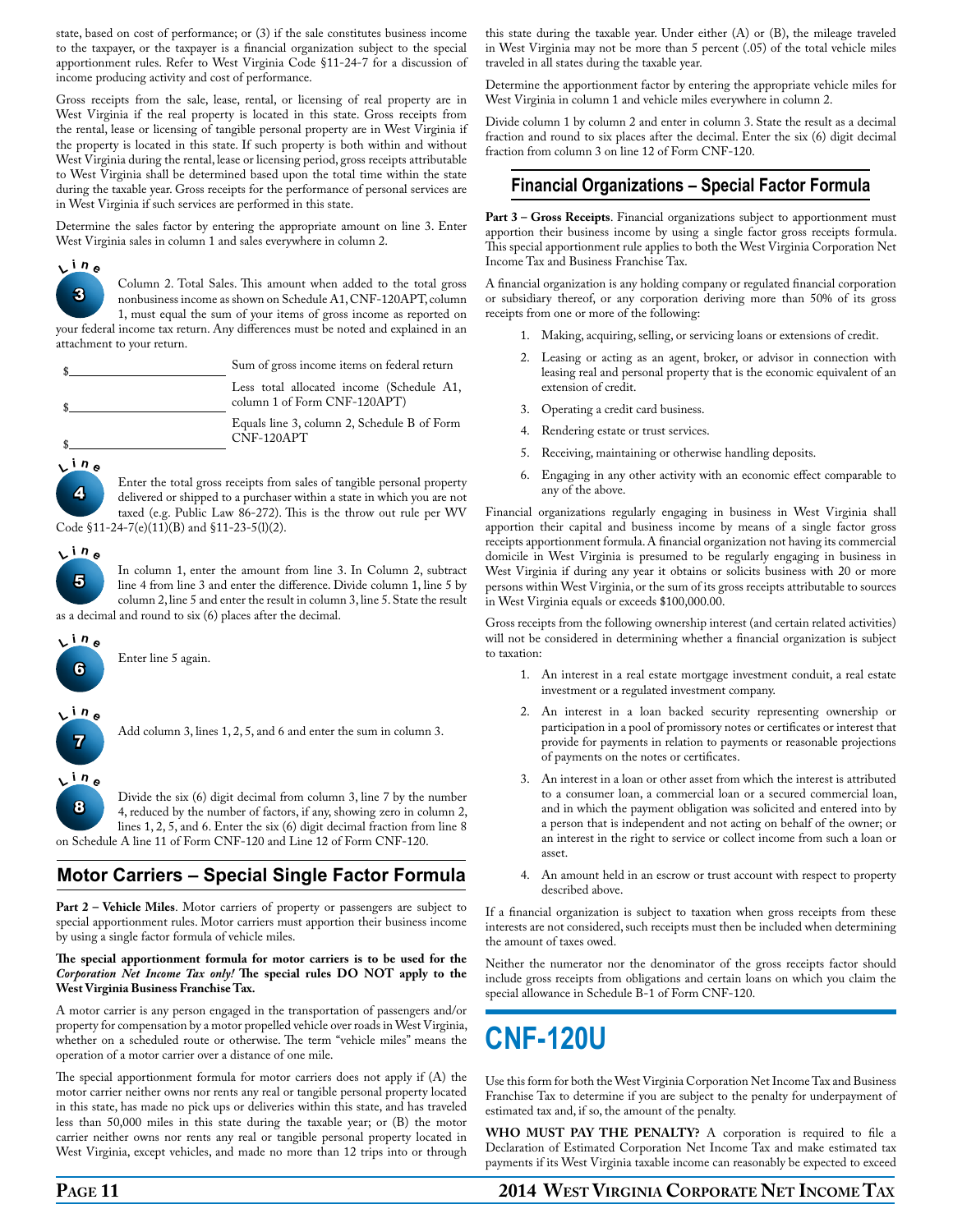\$10,000.00, which equals a tax liability after tax credits of more than \$650.00 (Code §11-24-16). Estimated tax is a corporation's expected income tax liability minus its tax credits. A taxpayer is required to remit, in equal installments on the 15th day of the 4th, 6th, 9th, and 12th months of their taxable year, at least ninety percent (.9) of the tax due for the filing period.

Corporations subject to the West Virginia Business Franchise Tax are required to file a Declaration of Estimated Business Franchise Tax and make estimated tax payments if their liability for tax for the taxable year can reasonably be expected to exceed \$12,000.00 (Code §11-23-13). Estimated tax is the amount the taxpayer estimates to be their liability, minus allowable tax credits. A taxpayer is required to remit, in equal installments on the 15th day of the 4th, 6th, 9th, and 12th months of their taxable year, at least ninety percent (.9) of the tax liability.

If a corporation did not pay enough estimated tax by the due dates, it may be charged the penalty. This is true even if the corporation is due a refund when its return is filed. The penalty is figured separately for each installment due date. Therefore, the corporation may owe the penalty for an earlier installment due date, even if it paid enough tax later to make up the underpayment.

#### **Part I: All Filers Must Complete this Part**



**L <sup>i</sup> <sup>n</sup> <sup>e</sup>** Multiply the amount on line 1 by 90% and enter the result. This is the amount that you should have paid in estimated tax for this taxable year.



2

Enter the Business Franchise Tax after credits from your 2013 return.



Enter the smaller of line 2 or line 3. This is the amount you should have paid in estimated tax for this taxable year.



Enter your Corporation Net Income Tax after credits (line 23 of Form CNF-120). If this amount is less than \$650.00, skip lines 6 and 7 and enter 0 on line 8.



Multiply the amount on line 5 by ninety percent (.9) and enter the result here. This is the amount you should have paid in estimated tax for this taxable year.



Enter the Corporation Net Income Tax from your 2013 return.



 $\boldsymbol{\Theta}$ **L <sup>i</sup> <sup>n</sup> <sup>e</sup>** Enter the smaller of line 6 or line 7. This is the amount you should have paid in estimated tax for this taxable year.

Add lines 4 and 8. This is the combined estimated Business Franchise Tax and Corporation Net Income Tax that should have been paid.

**Determine your penalty by completing part II, III, and IV.**

#### **Part II: Annualized Installment Worksheet**

If your taxable income/capital varied during the year, you may be able to lower or eliminate the amount of one or more required installments by using the annualized installment worksheet. To use the annualized installment method to figure the penalty, you must complete Part I, Part II, Part III, and Part IV of Form CNF-120U. Follow the line by line instructions entered on Form CNF-120U.

#### **Part III: Calculate the Underpayment**

**L <sup>i</sup> <sup>n</sup> <sup>e</sup>**



In column A, enter the estimated tax payments deposited by the 15th day of the 4th month of your tax year. In column B, enter payments made after the 15th day of the 4th month through the 15th day of the 6th month of your tax year. In column C, enter payments made after the 15th day of the 6th month through the 15th day of the 9th month of your tax year. In column D, enter payments made after the 15th day of the 9th month through the 15th day



of the 12th month of the tax year.

If any of the columns in line 50 shows an underpayment, complete Part IV to figure the penalty for that period.

### **Part IV: Calculate the Penalty**

Complete lines 52 through 63 to determine the amount of the penalty. The penalty is figured for the period of underpayment determined under West Virginia Code §11-10-18a using the rate of interest determined under West Virginia Code §11-10-17 or 17a, whichever is appropriate for the taxable year. For underpayments involving periods after January 1, 2014, see the instructions for lines 60 and 61.



Enter the date on which the installment payment was made or the original due date of the annual return, whichever is earlier. The due date of the return is the 15th day of the 3rd month following the

close of the taxable year for corporations. The due date of the annual return of an exempt organization with unrelated business taxable income is the 15th day of the 5th month following the close of the taxable year. The payment of estimated tax is applied against underpayments of required installments in the order that installments are required to be paid, regardless of which installment the payment pertains to.

For example, a corporation has an underpayment for the April 15th installment of \$1,000. The June 15th installment requires a payment of \$2,500. On June 10th, the corporation deposits \$2,500 to cover the June 15th installment. \$1,000 of this payment is considered to be for the April 15th installment. The penalty for April 15th installment is figured to June 10th (56 days). The payment to be applied to the June 15th installment will then be \$1,500.

If you made more than one payment for a required installment, attach a separate computation for each payment.

#### **L <sup>i</sup> <sup>n</sup> <sup>e</sup>**



For underpayments involving periods after January 1, 2014, use the interest rate established by the State Tax Commissioner. You can contact the West Virginia State Tax Department, Taxpayer Services Division, at 1-800-982-8297 to get rate information. Administrative Notices adjusting interest rates may also be found online at www.wvtax.gov.

#### **L <sup>i</sup> <sup>n</sup> <sup>e</sup>**



If you have completed this form to determine your penalty for underpaying your estimated Corporation Net Income and/or Business Franchise Tax, enter the amount on Form CNF-120, line 37.

# **Combined Reporting**

**Combined corporation net income and business franchise tax reporting required (§11-24-13a(j)).** For tax years beginning on or after January 1, 2009, any taxpayer engaged in a unitary business with one or more other corporations shall file a combined report which includes the income, allocation, and apportionment of income of all corporations that are members of the unitary business. Notwithstanding any provision to the contrary in this article, the income of an insurance company, the allocation or apportionment related thereto and the apportionment factors of an insurance company shall not be included in a combined report filed under this article unless specifically required to be included by the Tax Commissioner.

**Net operating loss (NOL) carryovers earned during a year in which the taxpayer filed a consolidated** TAX RETURN (§11-24-13c). West Virginia computes net operating losses on a post-apportionment basis, including business and nonbusiness income

### **Page 12 2014 West Virginia Corporate Net Income Tax**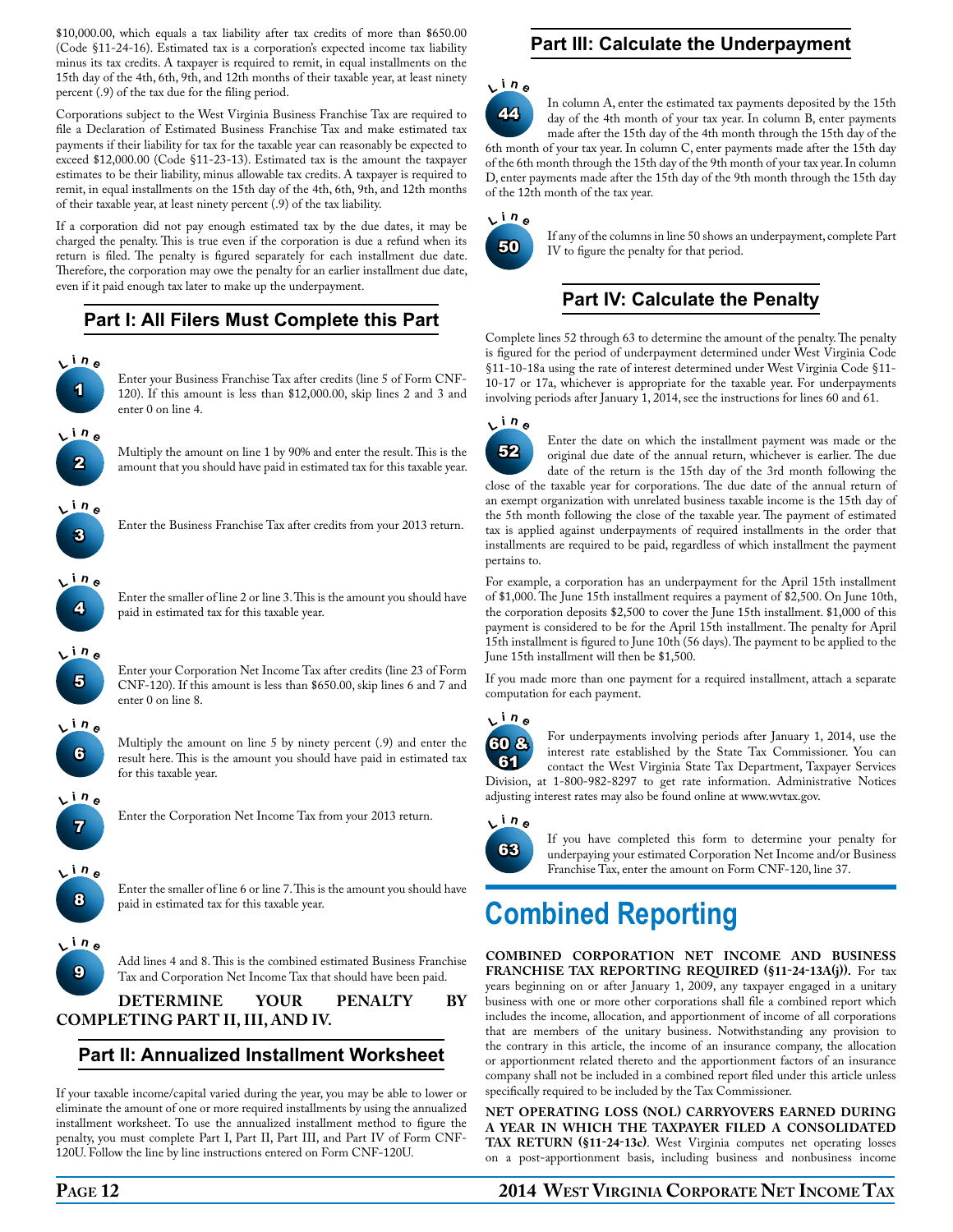adjustments. NOL's can only be carried forward (or backwards) to be applied against West Virginia source income of the combined group members to which it is attributable. NOL's that were incurred by an entity in a period in which the entity filed separately, cannot be used by other members of the combined group. There is an exception for NOL's earned when the taxpayer was filing on a consolidated basis. Those NOL's can be carried over and applied against the income of any former member of the consolidated (controlled) group.

WATER'S-EDGE REPORTING. Water's-Edge Reporting is mandated absent an affirmative election to report based upon a worldwide unitary combined report. Members of the Water's-Edge Reporting group include:

- 1. Any unitary member incorporated in the United States or formed under the laws of any state, the District of Columbia or any territory or possession of the United States;
- 2. Any unitary member whose average property, payroll and sales factors within the United States is twenty percent or more;
- 3. Any unitary member which is a domestic international sales corporation, a foreign sales corporation, or an export trade corporation as defined by federal law;
- 4. Any unitary member with effectively connected income with the conduct of a trade or business within the United States to the extent of that effectively connected income;
- 5. Any unitary member that is a "controlled foreign corporation", to the extent of the members' Subpart F income, unless that income is subject to an effective rate of tax that is greater than ninety percent of the maximum federal rate;
- 6. Any unitary member that earns more than twenty percent of its income from intangible property or service-related activities that are deductible against the business income of other members of the water's-edge group; and
- 7. Any unitary member doing business in a tax haven.

**Worldwide Unitary Combined Reporting:** You may choose to file Worldwide Unitary Combined Reporting. To do so, please fill out and sign West Virginia Form CNF-120OPT and attach to your return. This election is binding for 10 years unless a written request to withdraw for reasonable cause has been sent to the commissioner and granted.

#### **General Information**

**What is the purpose of the UB Schedules?** The purpose of the UB Schedules is to enable a unitary business group to determine the amount of its unitary business income that is attributable to West Virginia. A unitary business group's business income includes all income that may be apportioned by formula among the states in which the group is doing business without violating the Constitution of the United States.

**What is a unitary business group?** The term "unitary business group" means a group of persons related through common ownership whose business activities are integrated with, dependent upon, and contribute to each other. In the case of a corporation, common ownership is defined as the direct or indirect ownership or control of more then fifty percent (.5) of the outstanding voting stock. For further instructions see WV Code 11-24-13f (a) waters-edge reporting-subdivision (1) through (7).

**What are the filing requirements?** Corporations that are members of the same unitary business group must file a combined report including all required information of every business engaging in the unitary business with the corporation. This report must be filed with each member's separate return unless the group elects to designate a corporation as surety and file a combined return.

#### **Specific Instructions**

**Schedule UB-4CR Combined Report.** The purpose of the Schedule UB-4CR Combined Report is to provide a method of reporting the separate business income of multiple companies within a unitary group onto one statement. The business income is reported and apportioned for each company as if it were filed separately. The income for all companies is then combined, after eliminations, to allow the business income of the unitary group to be filed on one CNF-120.

The Schedule UB-4CR is a six tab Microsoft Excel spreadsheet for entering Business Franchise Tax and Corporate Net Income Tax data. The individual group types, Regular Entities, Financial Organizations, and Motor Carriers are represented on separate tabs for each tax type to allow for the varying rates of apportionment between the groups. Each tab is capable of holding data for up to two-hundred fifty

(250) separate companies. Should the number of separate companies in the unitary group exceed 250; a second UB-4CR can be filed. Specific line instructions are contained on the schedule under the tab labeled Instructions.

The Schedule UB-4CR is located on the Tax Department website at www.wvtax.gov and is formatted to Tax Department specifications in a common Microsoft Excel 97- 2003 format for consistency. The UB-4CR MUST be used when filing a combined report and/or combined return and MUST be emailed to the Tax Department as an attachment through a dedicated mailbox at taxcit@wv.gov.

**Filename: FEIN** (Of Surety, if Group Combined)+Type(CR)+Sequence+.xls

#### **Example: 251234567CR001.xls**

**Schedule UB-1**. List all members of the unitary business group including group number (1-3), name, FEIN, year ending, and total payments and prior year credits. Make copies of the blank Schedule UB-1 as needed. The following list defines what the group numbers are:

Group 1 – Regular entities

Group 2 – Motor carriers

Group 3 – Financial organizations

**Schedule UB-2**. For most filers, the unitary business structure will be in one of the following groups: Regular Entities, Motor Carriers, or Financial Organizations. Therefore the Combined column of the appropriate Business Franchise Tax group from Schedule UB-4CR will be what is transferred to the appropriate group column on Schedule UB-2. In the event of multiple groups, add the Taxable Capital from each group together and enter on line 22 of UB-2.

#### **Dollar amount of common and preferred stock**



 $\overline{\mathbf{z}}$ **L <sup>i</sup> <sup>n</sup> <sup>e</sup>**

3 **L <sup>i</sup> <sup>n</sup> <sup>e</sup>**

4 **L <sup>i</sup> <sup>n</sup> <sup>e</sup>** Beginning balance from line 1 of the Business Franchise Tax Tab of Schedule UB-4CR for each group.

Ending balance from line 2 of the Business Franchise Tax Tab of Schedule UB-4CR for each group.

Average from line 3 of the Business Franchise Tax Tab of Schedule UB-4CR for each group.

#### **Paid in capital surplus**

Beginning balance from line 4 of the Business Franchise Tax Tab of Schedule UB-4CR for each group.

Ending balance from line 5 of the Business Franchise Tax Tab of Schedule UB-4CR for each group.



6

5 **L <sup>i</sup> <sup>n</sup> <sup>e</sup>**

> Average from line 6 of the Business Franchise Tax Tab of Schedule UB-4CR for each group.

#### **Retained earnings-appropriated and unappropriated**



Beginning balance from line 7 of the Business Franchise Tax Tab of Schedule UB-4CR for each group.

#### **L <sup>i</sup> <sup>n</sup> <sup>e</sup>**





8

Average from line 9 of the Business Franchise Tax Tab of Schedule UB-4CR for each group.

#### **Adjustments to shareholders equity**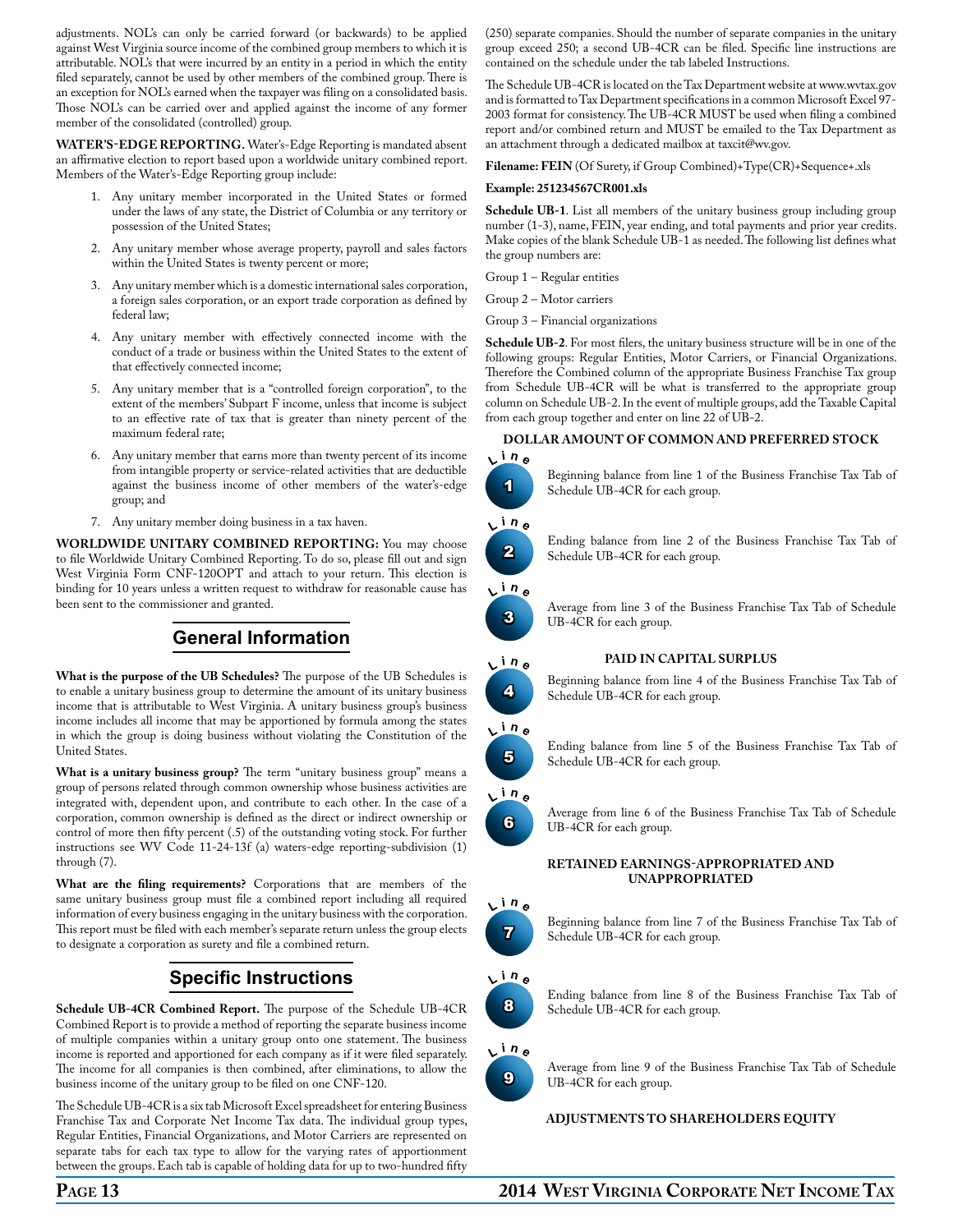

Beginning balance from line 10 of the Business Franchise Tax Tab of Schedule UB-4CR for each group.

Ending balance from line 11 of the Business Franchise Tax Tab of





Average from line 12 of the Business Franchise Tax Tab of Schedule UB-4CR for each group.



Add lines 3, 6, 9, and 12 for each group.

Schedule UB-4CR for each group.



Less cost of Treasury Stock (average) from line 14 of the Business Franchise Tax Tab of Schedule UB-4CR for each group.



Capital – Subtract line 14 from line 13 for each group.



Line left blank intentionally.



Obligations/investments allowance (from line 17 of the Business Franchise Tab of Schedule UB-4CR).



Adjusted Capital – subtract line 17 from line 15 for each group.



Enter the amount from line 19 of the combined column of the Business Franchise Tax tab of Schedule UB-4CR for each group.



Apportionment factor (round to six [6] decimal places) from line 20 of the Business Franchise Tax Tab of Schedule UB-4CR for each group.



Taxable Capital – line 19 multiplied by line 20 for each group.

22 **L <sup>i</sup> <sup>n</sup> <sup>e</sup>**

Combined Total Taxable Capital (add line 21 from groups 1 through 3). Enter amount here and on line 1 of Form CNF-120.

**Schedule UB-3.** For most filers, the unitary business structure will be in one of the following groups: Regular Entities, Motor Carriers, or Financial Organizations. Therefore the Combined column of the appropriate Corporate Net Income Tax group from Schedule UB-4CR will be what is transferred to the appropriate group column on the Schedule UB-3. In the event of multiple groups, add the Taxable Income from each group together and enter on line 20 of UB-3.

#### **Increasing adjustments to Federal Taxable Income**



Enter total taxable income from line 1 of the Corporate Net Income Tax Tab of Schedule UB-4CR for each group.



Enter exempt interest or dividends not exempt from state tax from line 2a of the Corporate Net Income Tax Tab of Schedule UB-4CR for each group.



US Obligation interest/dividends not exempt from state tax from line 2b of the Corporate Net Income Tax Tab of Schedule UB-4CR for each group.



Income/other tax based upon net income from line 2c of the Corporate Net Income Tax Tab of Schedule UB-4CR for each group.



Federal depreciation/amortization for wholly WV corporation water/ air pollution control facilities from line 2d of the Corporate Net Income Tax Tab of Schedule UB-4CR for each group.



Unrelated business taxable income of a corporation exempt from federal tax (IRC Sec. 512) from line 2e of the Corporate Net Income Tax Tab of Schedule UB-4CR for each group.



Federal net operating loss from line 2f of the Corporate Net Income Tax Tab of Schedule UB-4CR for each group.

### **L <sup>i</sup> <sup>n</sup> <sup>e</sup>**



West Virginia Neighborhood Investment Program Tax Credit (charitable contributions to NIPA) from line 2g of the Corporate Net Income Tax Tab of Schedule UB-4CR for each group..



Net operating loss from sources outside US from line 2h of the Corporate Net Income Tax Tab of Schedule UB-4CR for each group.



Foreign Taxes deducted on your federal return from line 2i of the Corporate Net Income Tax Tab of Schedule UB-4CR for each group.



Enter Qualified Production Activity Deduction taken under IRC §199 from line 2j of the Corporate Net Income Tax Tab of Schedule UB-4CR for each group.



Add back for expenses related to certain REIT's and Regulated Investment Companies and certain interest and intangible expenses (WV Code §11-24-4b) from line 2k of the Corporate Net Income Tax Tab of Schedule UB-4CR for each group..



Total increasing adjustments – add lines 2a through 2k for each group.

#### **Decreasing adjustments to federal taxable income**



Refund/credit on taxes based upon net income included in federal taxable income from line 4a of the Corporate Net Income Tax Tab of Schedule UB-4CR for each group.



Interest expense on obligations/securities not allowed in determining federal taxable income from line 4b of the Corporate Net Income Tax Tab of Schedule UB-4CR for each group.





Salary expense not allowed on federal return due to claiming federal jobs credit from line 4c of the Corporate Net Income Tax Tab of Schedule UB-4CR for each group.



**L <sup>i</sup> <sup>n</sup> <sup>e</sup>**

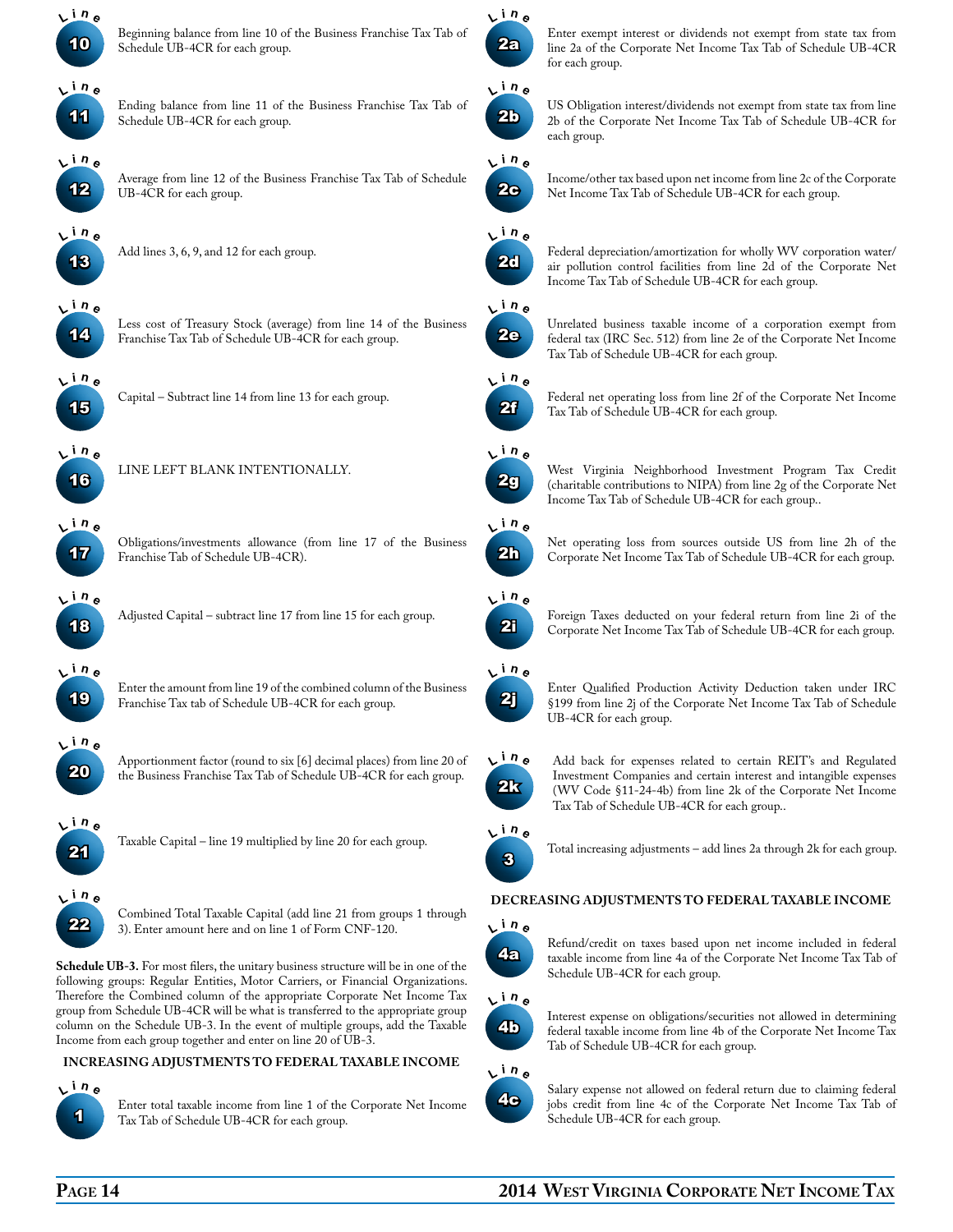

Foreign dividend gross-up (IRC Sec. 78) from line 4d of the Corporate Net Income Tax Tab of Schedule UB-4CR for each group.



Subpart F income (IRC Sec. 951) from line 4e of the Corporate Net

Income Tax Tab of Schedule UB-4CR for each group.



Taxable income from sources outside US from line 4f of the Corporate Net Income Tax Tab of Schedule UB-4CR for each group..



Cost of wholly WV water/air pollution control facilities from line 4g of the Corporate Net Income Tax Tab of Schedule UB-4CR for each group.



Federal taxable income employer contributions to medical savings accounts withdrawn for non-medical purposes from line 4h of the Corporate Net Income Tax Tab of Schedule UB-4CR for each group.



Allowance for obligations/investments from line 4i of the Corporate Net Income Tax Tab of Schedule UB-4CR for each group.



Total decreasing adjustments – add lines 4a through 4i for each group.



Adjusted Taxable Income – add lines 1 and 3, and subtract line 5 for each group.



Total non-business income allocated everywhere from line 7 of the Corporate Net Income Tax Tab of Schedule UB-4CR for each group.



Total non-unitary business income from line 8 of the Corporate Net Income Tax Tab of Schedule UB-4CR for each group.

![](_page_14_Picture_20.jpeg)

Income subject to apportionment – subtract lines 7 and 8 from line 6 for each group.

![](_page_14_Picture_22.jpeg)

Enter the amount from line 9 of the Combined column on Schedule UB-4CR.

![](_page_14_Picture_24.jpeg)

WV apportionment factor (round to six [6] decimal places) from line 11 of the Corporate Net Income Tax Tab of Schedule UB-4CR for each group.

![](_page_14_Picture_26.jpeg)

WV apportioned income – line 10 multiplied by line 11 for each group.

![](_page_14_Picture_28.jpeg)

Non business income allocated to WV from line 13 of the Corporate Net Income Tax Tab of Schedule UB-4CR for each group.

![](_page_14_Picture_30.jpeg)

Non-unitary business income apportioned to WV from line 14 of the Corporate Net Income Tax Tab of Schedule UB-4CR for each group.

![](_page_14_Figure_32.jpeg)

WV taxable income-add lines 12, 13, and 14 for each group.

![](_page_14_Picture_34.jpeg)

WV net operating loss from line 16 of the Corporate Net Income Tax Tab of Schedule UB-4CR for each group.

![](_page_14_Picture_36.jpeg)

WV net taxable income – subtract line 16 from line 15 for each group.

![](_page_14_Picture_38.jpeg)

REIT Inclusion and other taxable income.

![](_page_14_Figure_40.jpeg)

WV Net Taxable income – add lines 1 and 18.

20 **L <sup>i</sup> <sup>n</sup> <sup>e</sup>**

Combined total WV net taxable income (add lines 19, groups 1 through 3). Enter total here and on line 19 of Form CNF-120.

# **Schedule UB-4APT Allocation and Apportionment for Multistate Corporations**

### **Schedule A1 & A2 – Allocation of Nonbusiness Income**

If your business activities take place both within and without West Virginia and you are also taxable in another state, certain items of nonbusiness income that are included in federal taxable income are directly allocated. All other income must be apportioned.

Business income arises from transactions and activities in the regular course of the corporation's trade or business, and include income from tangible and intangible property if the acquisition, management or disposition of the property constitutes integral parts of the corporation's trade or business.

Nonbusiness income includes all income that is not properly classified as business income less all expenses attributable to the production of this income. Nonbusiness income is allocated to West Virginia if (1) the corporation's commercial domicile, the principal place from which the trade or business is managed is located in West Virginia; or (2) property creating the nonbusiness income is utilized in West Virginia. Nonbusiness income from real property is allocated to West Virginia if the corporation's commercial domicile is located in West Virginia, or, in the case of patents or copyrights, if they are used in West Virginia.

For a detailed discussion of allocation of nonbusiness income, you may request a copy of Publication TSD-392, "Corporation Net Income Tax Nonbusiness Income", by contacting our Taxpayer Services Division or online at www.wvtax.gov.

Determine nonbusiness income allocated to West Virginia and outside West Virginia by completing Schedule A1 and A2 of Schedule UB-4APT. Only those types of nonbusiness income listed on Schedule A1 and A2 of Schedule UB-4APT can be allocated. Any other types of income that the corporation classifies as nonbusiness must be apportioned.

#### **L <sup>i</sup> <sup>n</sup> <sup>e</sup>**

![](_page_14_Picture_52.jpeg)

Enter the amount from column 3, line 8 of Schedule A1 on line 7 of the Corporate Net Income Tax Tab of the Schedule UB-4CR.

![](_page_14_Picture_54.jpeg)

Enter the amount from column 3, line 12 of Schedule A2 on line 13 of the Corporate Net Income Tax Tab of the Schedule UB-4CR.

#### **Page 15 2014 West Virginia Corporate Net Income Tax**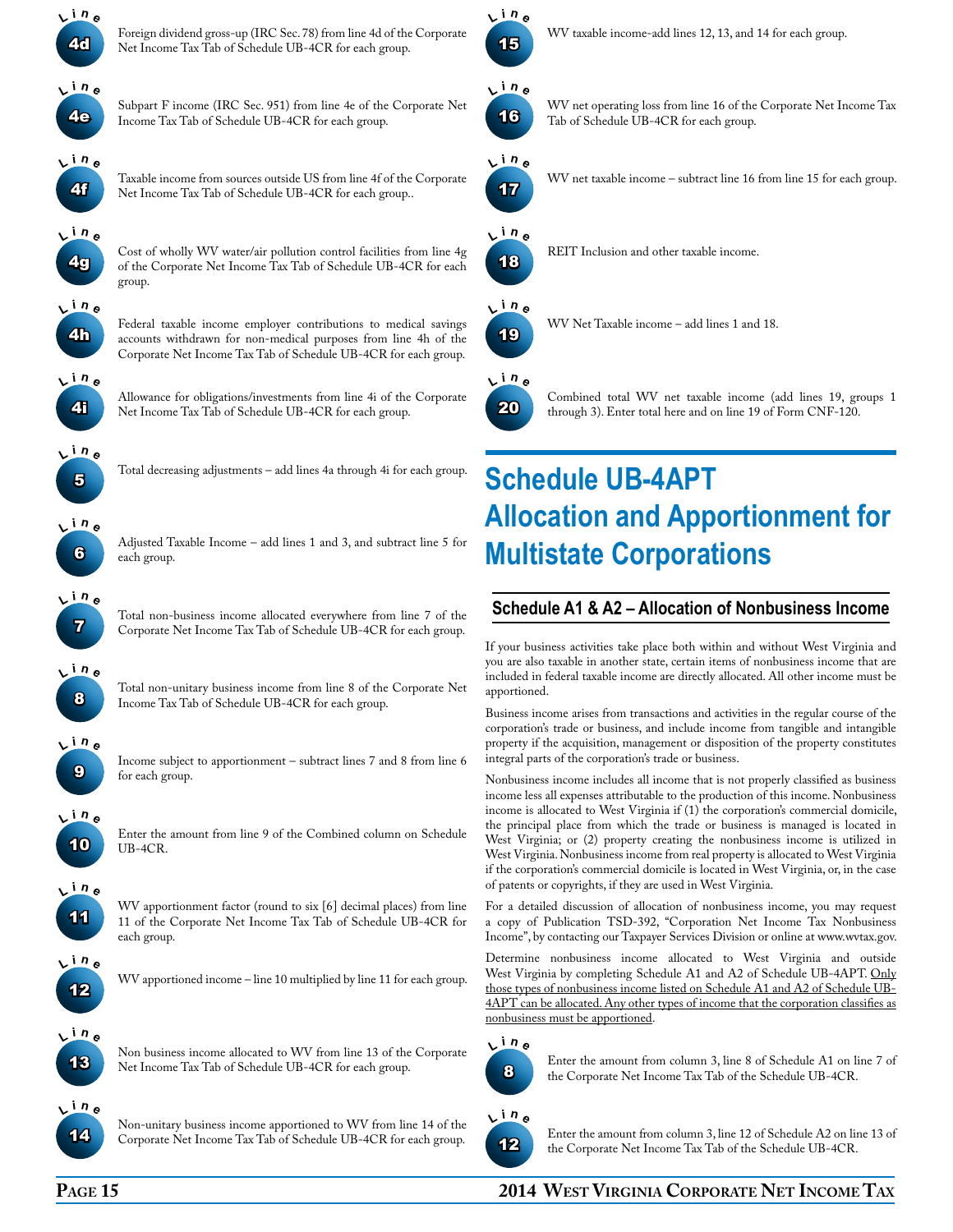### **Schedule B1\* & B2\*\* – Apportionment Formula**

If your business activities take place both within and without West Virginia and you are also taxable in another state, all net income, after deducting those items of nonbusiness income allocated on Schedules A1 & A2 of UB-4APT must be apportioned to West Virginia by using the appropriate apportionment formula. **Completion of Schedules B1 and B2 of UB-4APT is required even if apportionment is zero**.

**Special apportionment formulas apply to motor carriers and to financial organizations.** If you are filing for a financial organization, follow the apportionment instructions for Schedules B1 and B2 of UB-4APT, Part 3. If you are filing for a motor carrier, follow the apportionment instructions for Schedules B1 and B2, of Schedule UB-4APT, Parts 1 and 2.

Multistate corporations will use the standard apportionment formula of payroll, property, and sales, with the sales factor double weighted, and will complete Schedule B1 and B2 of Schedule UB-4APT Parts 1 through 3 as applicable.

**Petitioning for an alternate method of apportionment.** To use an alternate method of allocation and apportionment, you must petition the Tax Commissioner to use some other basis to determine your taxable net income. Your petition for an alternate method must be filed no later than the normal due date of your return.

You must have written permission to use an alternate apportionment method before filing your return. Permission will only be granted if you can show that the statutory formula does not properly reflect your taxable income, and if the alternate method properly and fairly shows your West Virginia taxable income.

Your petition should include your name and address, state of incorporation and principle place of business, a description of the kind(s) of business in which you are engaged, a detailed statement of how sales are made in West Virginia, a computation of your West Virginia taxable income using the statutory apportionment formula and using your proposed alternate formula, and a summary of the facts that support your position.

Send your petition to West Virginia State Tax Department, Tax Account Administration Division, Corporate & Franchise Tax Unit, PO Box 1202, Charleston, WV 25324-1202.

#### **Multistate Corporations – Four Factor Formula**

To determine your West Virginia apportionment percentage, first determine the following factors:

**Property Factor.** Property includes all real and tangible personal property owned or rented and used during the taxable year to produce business income. Property used in connection with the items of nonbusiness income allocated in Schedule A1 and A2 of Schedule UB-4APT shall be excluded from the factor.

Property must be included in the property factor if it is actually used or is available for or capable of being used during the taxable year. Property held as reserves, standby facilities or reserve sources of materials must be included. Property or equipment under construction (except goods in process that can be inventoried) must be excluded until it is actually used to generate business income. Movable property, such as tools, construction equipment and trucks, used both within and without West Virginia, shall be included in the numerator of the fraction on the basis of total time within the state during the taxable year.

Property owned is valued at original cost. Property rented is valued at eight times the net annual rental rate. Leasehold improvements are considered property owned and are included at their original cost. Generally, original cost is the basis of the property for federal income tax purposes at the time of acquisition and adjusted by subsequent capital additions of improvements and partial dispositions by reason of sale, exchange, abandonment, etc. As a general rule, property is included in the factor by averaging its value at the beginning and ending of the taxable period. The Tax Commissioner may require or allow averaging by monthly values if such a method is required to properly reflect the average value of the taxpayer's property for the taxable year.

![](_page_15_Picture_13.jpeg)

Divide column 1 by column 2 and enter result in column 3. State the result as a decimal and round to six (6) places after the decimal.

**Payroll Factor.** The payroll factor shall include the amount of compensation paid to employees during the taxable year. The total amount paid is determined upon the basis of the taxpayer's accounting method for federal income tax purposes.

- Schedule B1 is for unitary business income apportionment formula
- Schedule B2 is for non-unitary business income apportionment formula

If you have adopted the accrual method of accounting for federal purposes, all compensation shall be deemed to have been paid. Compensation may be included in the payroll factor by use of the cash basis only if you have permission from the Tax Commissioner for an alternate method of apportionment. Compensation means wages, salaries, commissions, and other forms of remuneration paid to employees for personal services. Payments made to an independent contractor or any other person not properly classified as an employee are excluded. **Only amounts paid directly to employees are included in the payroll factor.** Do not include compensation paid to employees engaged exclusively in an activity that generates nonbusiness income that you allocated in Schedule A1 and A2 of Schedule UB-4APT.

**The denominator** of the payroll factor is the total compensation paid by the taxpayer during the taxable year, as shown on the federal income tax return filed with the Internal Revenue Service and as reflected in the schedule of wages and salaries and that portion of the cost of goods sold which reflect compensation.

**The numerator** of the payroll factor is the total amount paid in this state during the taxable year by the taxpayer for compensation. Compensation is paid in this state if any of the following tests, applied consecutively, are met:

- A. The employee's service is performed entirely within this state;
- B. The employee's service is performed both within and without this state, but the service performed without this state is "incidental" to the employee's service within this state (the word incidental means any service which is temporary or transitory in nature or which is rendered in connection with an isolated transaction);
- C. If the employee's services are performed both within and without this state, the employee's compensation will be attributed to this state:
	- a. if the employee's base of operations is in this state;
	- b. if there is no base of operations in any state in which part of the service is performed, but the place from which the service is directed or controlled is in this state; or
	- c. if the base of operations or the place from which the service is directed or controlled is not in any state in which some part of the service is performed, but the employee's residence is in this state. Base of operation is the place from which the employee starts their work and to which they customarily return in order to receive instructions or communications from customers or others, or to replenish stock or other materials, repair equipment, or perform any other functions necessary to the exercise of their trade or profession at some other point or points.

Determine the payroll factor by entering the appropriate amounts on line 2. Enter West Virginia payroll in column 1 and payroll everywhere in column 2.

![](_page_15_Picture_28.jpeg)

Divide column 1 by column 2 and enter the result in column 3. Round to six (6) places after the decimal.

Sales factor. The term "sales" means all gross receipts of the taxpayer that are business income. The sales factor includes all gross receipts derived from transactions and activity in the regular course of your trade or business, less returns and allowances. Do not include interest or dividends from obligations of the United States government, which are exempt from taxation in West Virginia, or gross receipts from an activity that produced nonbusiness income that you allocated in Schedule A1 and A2 of Schedule UB-4APT.

**The denominator (column 2)** of the sales factor includes all gross receipts derived from transactions and activity in the regular course of your trade or business that was reflected in your gross income reported and as appearing on your federal income tax return unless otherwise excluded. Sales of tangible personal property delivered or shipped to a purchaser within a state in which you are not taxed (e.g. under Public Law 86-272) are to be excluded from the denominator.

**The numerator (column 1)** of the sales factor includes all gross receipts attributable to West Virginia and derived from transactions and activity in the regular course of your trade or business. All interest income, service charges or time-price differential charges incidental to such gross receipts must be included regardless of the place where the accounting records are maintained or the location of the contract or other evidence of indebtedness.

**Sales of tangible personal property.** Gross receipts from sales of tangible personal property are in West Virginia (1) if the property is received in West Virginia by the purchaser (except sales to the United States government) regardless of the F.O.B. point or other conditions of sales; or (2) if the property is shipped from an office, store, warehouse, factory, or other place of storage in West Virginia and the purchaser is the United States government.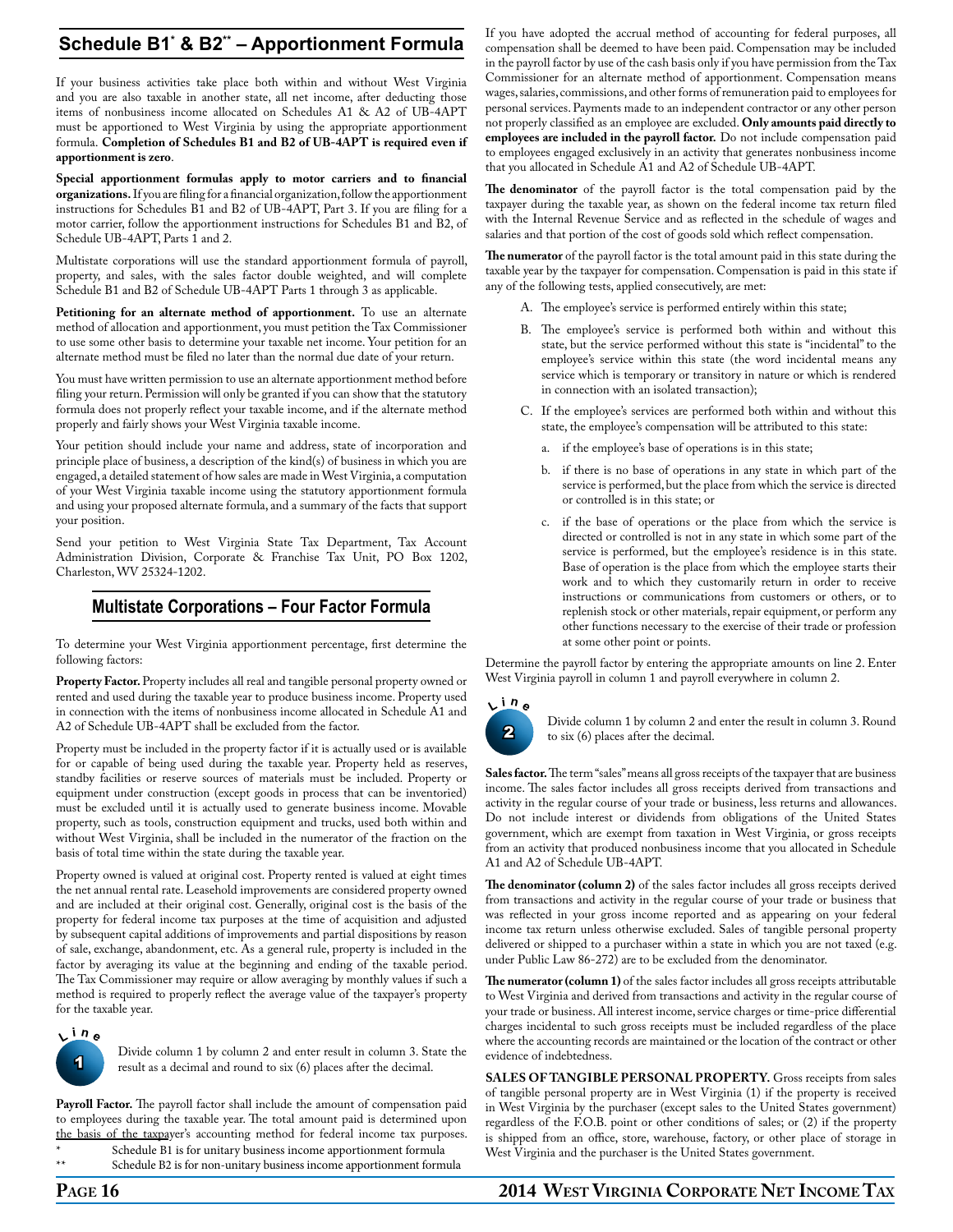Sales within West Virginia are generally determined on a destination basis. If the purchaser picks up or otherwise receives the property in West Virginia, the sale is treated as taking place in this state. If the property is delivered by common carrier or other means of transportation, the place at which the property is received after all transportation is completed is the place where the sale took place. Direct delivery in West Virginia, other than for purposes of transportation, to a person or firm designated by a purchaser, constitutes delivery to the purchaser in West Virginia regardless of where the title passes or other conditions of sale. Direct delivery outside West Virginia, to a person or firm designated by a purchaser, does not constitute delivery to a person in this state.

**OTHER SALES.** Gross receipts from transactions other than sales of tangible personal property are attributable to West Virginia if (1) the income producing activity which gives rise to the receipts is performed entirely in West Virginia; (2) the income producing activity is performed both in and outside West Virginia and a greater portion of the income producing activity is performed in this state than in any other state, based on cost of performance; or (3) if the sale constitutes business income to the taxpayer, or the taxpayer is a financial organization subject to the special apportionment rules. Refer to West Virginia Code §11-24-7 for a discussion of income producing activity and cost of performance.

Gross receipts from the sale, lease, rental, or licensing of real property are in West Virginia if the real property is located in this state. Gross receipts from the rental, lease or licensing of tangible personal property are in West Virginia if the property is located in this state. If such property is both within and without West Virginia during the rental, lease or licensing period, gross receipts attributable to West Virginia shall be determined based upon the total time within the state during the taxable year. Gross receipts for the performance of personal services are in West Virginia if such services are performed in this state.

Determine the sales factor by entering the appropriate amount on line 3. Enter West Virginia sales in column 1 and sales everywhere in column 2.

### 3 **L <sup>i</sup> <sup>n</sup> <sup>e</sup>**

Column 2. Total Sales. This amount when added to the total gross nonbusiness income as shown on Schedule A1 of Schedule UB-4APT, column 1, must equal the sum of your items of gross income as reported on your federal income tax return. Any differences must be noted and explained in an attachment to your return.

| \$ | Sum of gross income items on federal<br>return                             |
|----|----------------------------------------------------------------------------|
| \$ | Less total allocated income (Schedule A1<br>of Schedule UB-4APT, column 1) |
| \$ | Equals line 3, column 2, Schedule B1 of<br>Schedule UB-4APT.               |

4 **L <sup>i</sup> <sup>n</sup> <sup>e</sup>**

Enter the total gross receipts from sales of tangible personal property delivered or shipped to a purchaser within a state in which you are not taxed (e.g. Public Law 86-272). This is the throw out rule per WV Code §11-24-7(e)(11)(B) and §11-23-5(l)(2).

5 **L <sup>i</sup> <sup>n</sup> <sup>e</sup>**

In column 1, enter the amount from line 3. In Column 2, subtract line 4 from line 3 and enter the difference. Divide column 1, line 5 by column 2, line 5 and enter the result in column 3, line 5. State the result as a decimal and round to six (6) places after the decimal.

![](_page_16_Picture_11.jpeg)

Enter line 5 again.

![](_page_16_Picture_13.jpeg)

8

Add column 3, lines 1, 2, 5, and 6 and enter the sum in column 3.

**L <sup>i</sup> <sup>n</sup> <sup>e</sup>** Divide the six (6) digit decimal from column 3, line 7 by the number 4, reduced by the number of factors, if any, showing zero in column 2, lines 1, 2, 5, or 6. Enter the six (6) digit decimal fraction from line 20 of the Business Franchise Tax Tab of the UB-4CR and line 11 of the Corporate Net Income Tax Tab of the UB-4CR.

#### **Motor Carriers – Special Single Factor Formula**

Part 2 - Vehicle Miles. Motor carriers of property or passengers are subject to special apportionment rules. Motor carriers must apportion their business income by using a single factor formula of vehicle miles.

#### **The special apportionment formula for motor carriers is to be used for the**  Corporation Net Income Tax ONLY! The special rules DO NOT apply to the **West Virginia Business Franchise Tax.**

A motor carrier is any person engaged in the transportation of passengers and/or property for compensation by a motor propelled vehicle over roads in West Virginia, whether on a scheduled route or otherwise. The term "vehicle miles" means the operation of a motor carrier over a distance of one mile.

The special apportionment formula for motor carriers does not apply if (A) the motor carrier neither owns nor rents any real or tangible personal property located in this state, has made no pick ups or deliveries within this state, and has traveled less than 50,000 miles in this state during the taxable year; or (B) the motor carrier neither owns nor rents any real or tangible personal property located in West Virginia, except vehicles, and made no more than 12 trips into or through this state during the taxable year. Under either (A) or (B), the mileage traveled in West Virginia may not be more than 5 percent (.05) of the total vehicle miles traveled in all states during the taxable year.

Determine the apportionment factor by entering the appropriate vehicle miles for West Virginia in column 1 and vehicle miles everywhere in column 2.

Divide column 1 by column 2 and enter in column 3. State the result as a decimal fraction and round to six places after the decimal. Enter the six (6) digit decimal fraction from column 3 on line 11 of the Corporate Net Income Tax Tab of the UB-4CR.

#### **Financial Organizations – Special Factor Formula**

Part 3 - Gross Receipts. Financial organizations subject to apportionment must apportion their business income by using a single factor gross receipts formula. This special apportionment rule applies to both the West Virginia Corporation Net Income Tax and Business Franchise Tax.

A financial organization is any holding company or regulated financial corporation or subsidiary thereof, or any corporation deriving more than 50% of its gross receipts from one or more of the following:

- 1. Making, acquiring, selling, or servicing loans or extensions of credit.
- 2. Leasing or acting as an agent, broker, or advisor in connection with leasing real and personal property that is the economic equivalent of an extension of credit.
- 3. Operating a credit card business.
- 4. Rendering estate or trust services.
- 5. Receiving, maintaining or otherwise handling deposits.
- 6. Engaging in any other activity with an economic effect comparable to any of the above.

Financial organizations regularly engaging in business in West Virginia shall apportion their capital and business income by means of a single factor gross receipts apportionment formula. A financial organization not having its commercial domicile in West Virginia is presumed to be regularly engaging in business in West Virginia if during any year it obtains or solicits business with 20 or more persons within West Virginia, or the sum of its gross receipts attributable to sources in West Virginia equals or exceeds \$100,000.00.

Gross receipts from the following ownership interest (and certain related activities) will not be considered in determining whether a financial organization is subject to taxation:

- 1. An interest in a real estate mortgage investment conduit, a real estate investment or a regulated investment company.
- 2. An interest in a loan backed security representing ownership or participation in a pool of promissory notes or certificates or interest that provide for payments in relation to payments or reasonable projections of payments on the notes or certificates.
- 3. An interest in a loan or other asset from which the interest is attributed to a consumer loan, a commercial loan or a secured commercial loan, and in which the payment obligation(s) were solicited and entered into by a person that is independent and not acting on behalf of the owner;

#### **Page 17 2014 West Virginia Corporate Net Income Tax**